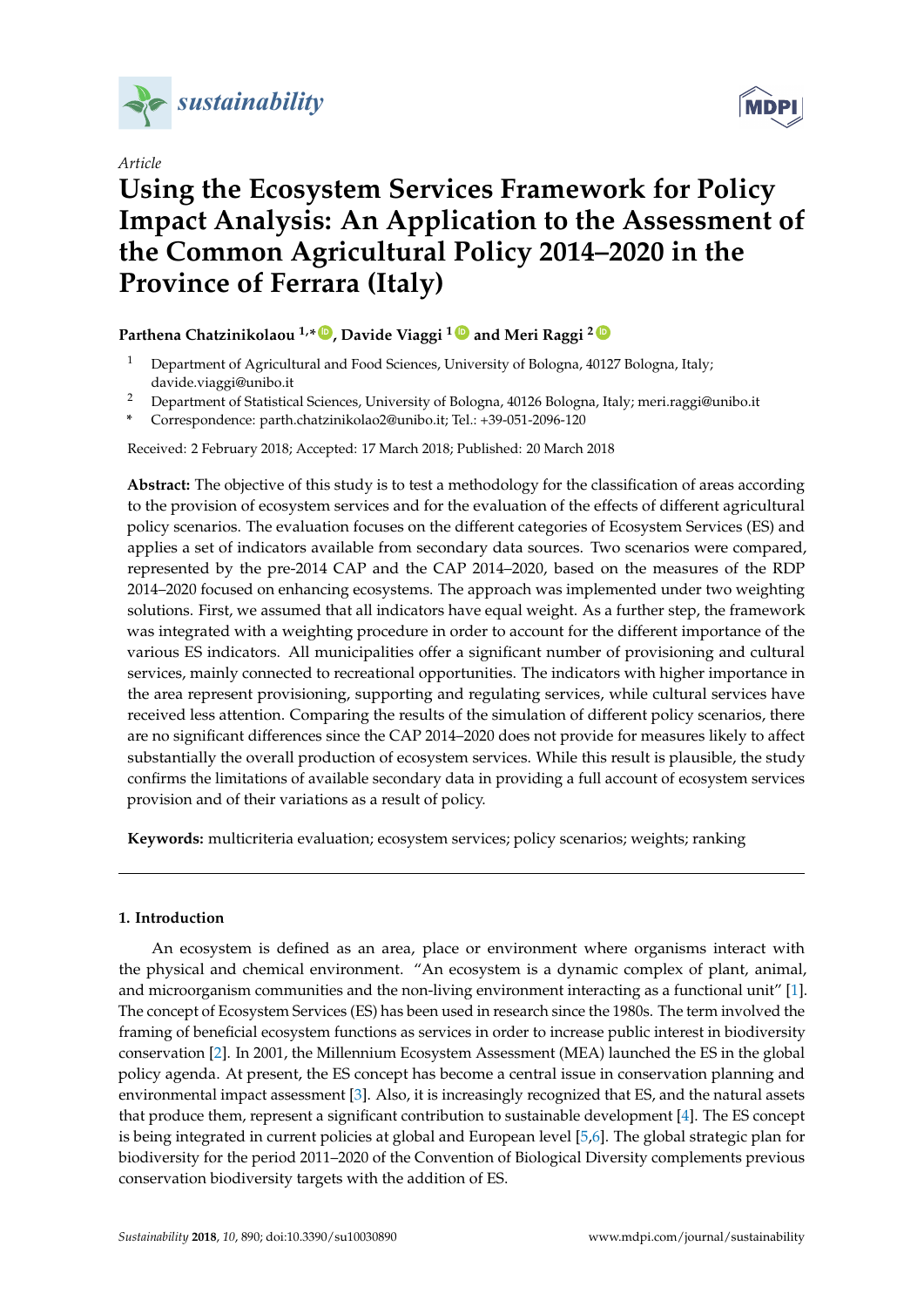The ability of ecosystems to yield ES is largely connected to biodiversity; many researchers agree about the positive effect of biodiversity on ecosystem functions [\[7,](#page-17-6)[8\]](#page-17-7). Biodiversity and agricultural production are connected and their capacity to be mutually supportive is increasingly recognized. On the one hand, maintaining biodiversity makes agricultural production and related practices more sustainable. On the other hand, it is recognized that changing agricultural land use is a major cause of the decline of biodiversity. As a result, the Common Agricultural Policy (CAP) has been reformed in order to meet the Europe 2020 Strategy goals. However, there is scope for further developing a policy framework that considers the most recent research on multidimensional ES and enhance the provision of ES in order to preserve social and cultural landscape values and maintain the multifunctionality of agricultural ecosystems. The rising demand for ES measurement, modelling and monitoring is currently the main driver for development of ES research [\[9\]](#page-17-8). Different perspectives are taken to describe the relationships underlying the supply of ES, which representation has been approached using derived land use or land cover data [\[10](#page-17-9)[,11\]](#page-17-10) experiments [\[12\]](#page-17-11), expert opinion or modelling [\[13\]](#page-17-12). Despite the increase in publications on ecosystem goods and services, a comprehensive framework for integrated assessment and valuation of ES is still missing [\[14](#page-17-13)[,15\]](#page-17-14). As a result, the ES concept is currently used in a range of studies with widely differing aims. According to Ash et al. [\[16\]](#page-17-15) this variety presents a problem for policy makers as well as researchers because it makes it difficult to assess the credibility of assessment results and reduces the comparability of studies. According to Feld et al. [\[17\]](#page-17-16), despite the great effort to develop indicator systems over the past decade, there is still a considerable gap in the widespread use of indicators for many of the multiple components of ES.

The objective of this paper is to test a methodology for the classification of areas according to the provision of ES and the evaluation of the effects of different agricultural policy scenarios on such classification. The study uses Multi Criteria Decision Analysis (MCDA) as a suitable tool to illustrate the differences in the provision of ES in different case study areas and to verify the possibility of using available secondary data at the municipality level to comparatively assess ES provision. The framework was applied to the classification of the 26 municipalities of the province of Ferrara, a traditional cultural landscape, characterized by agricultural areas and protected areas of natural importance. The novelty of the paper is on two grounds, which also overcome some of the open issues in previous publication of the application of PROMETHEE II for the comparison and ranking of the 26 municipalities based on the selected ES indicators. In particular, differently to [\[18\]](#page-17-17), this application of the PROMETHEE also uses a weighing approach to reflect the relative preferences of potential decision makers or society. In addition, here the method is used to assess the effects of different policy scenarios on ES production. Altogether, the method in the present study was tested considering two policy scenarios and the classification approach in each of the two scenarios was implemented under two weighting solutions. First, the method was implemented without using weights, i.e., assuming that all indicators have equal weight. As a further step in the analysis, the framework was integrated with a weighting procedure in order to account for the different importance of the various ES indicators.

The structure of this paper is as follows: Section [2](#page-1-0) describes the theoretical framework and the proposed methodology. In Section [3,](#page-4-0) the case study and the data are presented. In Section [4,](#page-8-0) the PROMETHEE method is applied for the two policy scenarios under different weighting solutions and the results are presented. Section [5,](#page-12-0) presents a discussion of the results and Section [6](#page-13-0) illustrates the conclusions and suggests potential future directions.

#### <span id="page-1-0"></span>**2. Materials and Methods**

#### *2.1. Choice of the MCDA method PROMETHEE II*

The approach used in the present study is based on the outranking method Preference Ranking Organization Methods for Enrichment Evaluations (PROMETHEE II). Outranking approaches have been the most widely used MCDA tools in evaluation and sustainability-related research as reported in various publications [\[19–](#page-17-18)[21\]](#page-17-19). PROMETHEE II provides a complete ranking of a discrete set of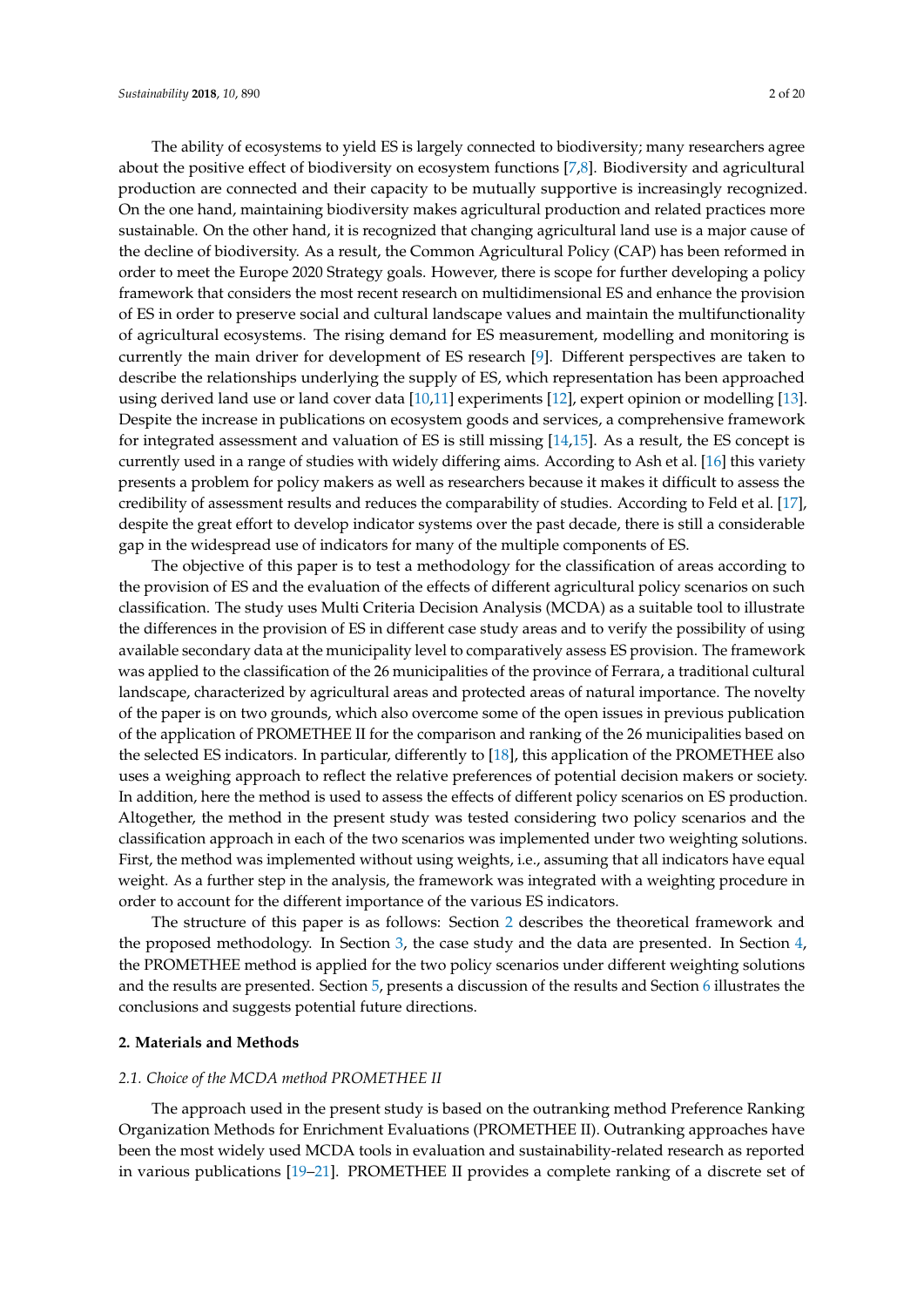alternatives, using the concept of net flow [\[22](#page-17-20)[,23\]](#page-18-0). A considerable number of applications of the PROMETHEE is available in various fields [\[24–](#page-18-1)[27\]](#page-18-2). Regarding ES evaluation, different studies have used ranking approaches as a tool to evaluate ES. Segura et al. [\[28\]](#page-18-3) applied a PROMETHEE-based method to obtain new composite indicators for provisioning, maintenance and "direct to citizen services". Fontana et al. [\[29\]](#page-18-4) have used PROMETHEE to compare land use alternatives considering ES as criteria. As well as for supporting decision making through ranking of alternatives, PROMETHEE has also been used to classify regions or areas. Vaillancourt and Waaub [\[30\]](#page-18-5) used PROMETHEE to rank regions in order to allocate greenhouse gas emission rights. Queiruga et al. [\[31\]](#page-18-6) applied PROMETHEE to rank municipalities according to their appropriateness for the installation of waste electrical equipment recycling plants. Chatzinikolaou et al. [\[32\]](#page-18-7) applied PROMETHEE for the comparison and ranking of EU rural areas based on social sustainability indicators. Finally, Chatzinikolaou et al. [\[18\]](#page-17-17) applied PROMETHEE for the comparison of the 26 municipalities of the province of Ferrara, based on the selected ES indicators.

#### *2.2. PROMETHEE II Modeling Framework*

For the implementation of the PROMETHEE II, the procedure proposed by Brans et al. [\[33\]](#page-18-8) is recommended. The procedure starts by considering the multi-criteria problem (1):

$$
Max{f1(a),...,fk(a), \lambda a \in K},
$$
\n(1)

where *K* is a finite set of actions *a*, and  $f_i$ ,  $i = 1, \ldots k$ , are *k* criteria to be maximized.

The PROMETHEE methods include two phases, the construction of an outranking relation on *K*, and the exploitation of this relation in order to provide an answer to (1) [\[34\]](#page-18-9). The exploitation of the outranking relation is realised by considering a positive and a negative flow for each action. The preference structure of PROMETHEE is based on pairwise comparisons as follows:

 $P(a, b) = 0$  means indifference between *a* and *b*, or no preference of *a* over *b*;

P(a, b) ∼ 0 means a weak preference of *a* over *b*;

P(a, b) ∼ 1 means a strong preference of *a* over *b*;

 $P(a, b) = 1$  means a strict preference of *a* over *b*.

*H*(*d*) is an increasing function of the difference *d*, between the performances of alternatives on each criterion and *d* is the deviation between the evaluations of two alternatives on each criterion (2) [\[35\]](#page-18-10):

$$
H(d) = \begin{cases} P(a,b), d \ge 0 \\ P(b,a), d \le 0 \end{cases}
$$
 (2)

The *H*(*d*) function can be of various different forms, depending upon the judgment policy of the decision maker [\[36](#page-18-11)[,37\]](#page-18-12). In the present study, the shape of the  $H(d)$  function selected is the Gaussian form (3), [\[38\]](#page-18-13), where *d* is the difference among the alternatives *a* and *b*  $\begin{bmatrix} d = f(a) = f(b) \end{bmatrix}$  and  $\sigma$  is the standard deviation of all differences *d*. This function requires the determination of *σ*, which should be defined between *q* (threshold) and *p* (strict preference threshold).

$$
H(d) = 1 - exp\{-d^2/2\sigma^2\},
$$
\n(3)

The weights  $\pi$  represent the relative importance of the criteria used, if all criteria are equally important then the value assigned to each of them will be identical [\[39\]](#page-18-14). The multicriteria indicator of preference  $\Pi(a,b)$ , which is a weighted mean of the preference functions  $P(a,b)$  with weights  $\pi_i$  for each criterion, express the superiority of the alternative *a* against alternative *b* after all of the criteria are tested (4):

$$
\Pi(a,b) = \frac{\sum_{i=1}^{k} \pi_i P_i(a,b)}{\sum_{i=1}^{k} \pi_i},
$$
\n(4)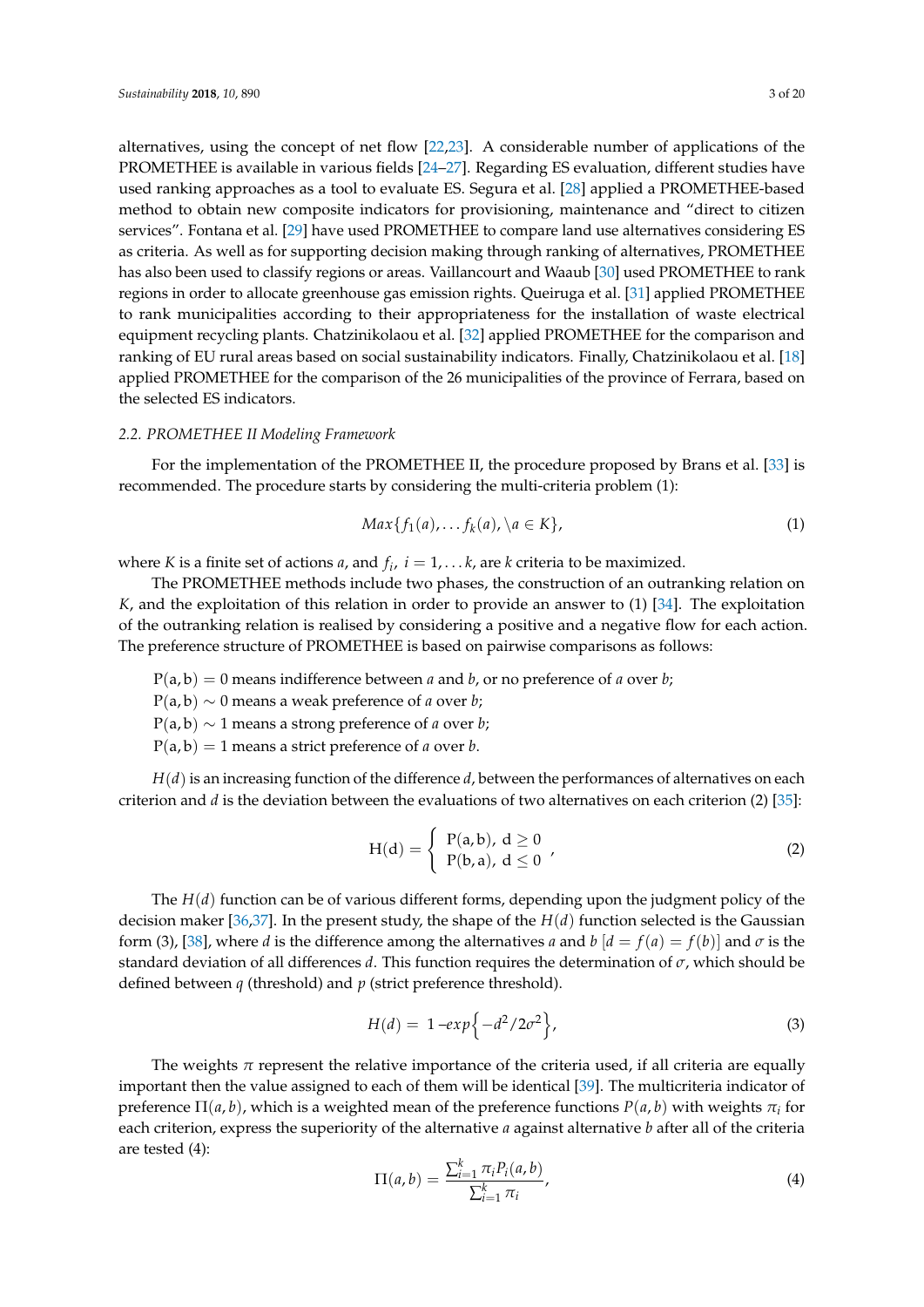When each alternative is facing other alternatives, the following outranking flows are defined: the positive outranking flow, which expresses how an alternative is outranking all the others (5), the negative outranking flow, which expresses how an alternative is outranked by all the others (6), and finally, the net outranking flow, which is the balance between the positive and the negative outranking flows (7):

$$
\varphi^+(a) = \sum_{b \in k} \Pi(a, b),\tag{5}
$$

$$
\varphi^-(a) = \sum_{b \in k} \Pi(b, a), \tag{6}
$$

$$
\varphi(a) = \varphi^+(a) - \varphi^-(a),\tag{7}
$$

*Φ*(*a*) is the net flow of each alternative and is used to obtain the final evaluation. More details on the implementation of the PROMETHEE are available on previous publication [\[18\]](#page-17-17).

#### *2.3. Weighting Approach*

In the case of PROMETHEE, the methodology does not explicitly provide an own way to elicitate appropriate weights and it is then usually integrated with an approach to elicit weights. Macharis et al. [\[40\]](#page-18-15) advise to determine weights according to several methods: AHP, direct rating, point allocation, trade-off and pairwise comparisons [\[41\]](#page-18-16). Different studies have attempted to evaluate which method offers the best results [\[42,](#page-18-17)[43\]](#page-18-18), but overall none of these methods are dominant or display superior performance. However, several authors have pointed out that the methods that derive weights as a ratio (i.e., swing weights or AHP) have higher internal consistency compared to the others [\[42](#page-18-17)[,44,](#page-18-19)[45\]](#page-18-20).

The approach adopted in the present study is based on individual judgment elicitation [\[46\]](#page-18-21). In order to collect all the necessary information, a questionnaire was submitted to a group of experts, whose knowledge can support informed judgement and prediction on the issue of ecosystems, their services and landscape management [\[43\]](#page-18-18). The target was to choose regional experts in order to identify the potentials and/or weaknesses of the area, responding with a professional or organization remit. The objective was to consult with a range of experts including public and private organizations who are involved in the implementation and planning of policy issues affecting the region. Also of importance was the inclusion of the views of agencies, corporations and institutions, in order to collect different knowledge in the context of landscape management, biodiversity and ecosystem services (ES). The selected ES have a hierarchical structure, covering the four ES categories and the main ES groups on each category. In each question, we asked the interviewee to express the relative weights for indicators of the same level, quantifying their importance with respect to the upper level. Importance is quantified through the choice of the level of importance on a Ratio scale, on 9 levels plus the zero option [\[47\]](#page-19-0). The procedure is split into two parts: First, the set of individual weights  $w_{ij}^l$  is obtained by two normalization procedures from the questionnaire answers (8). This operation was undertaken firstly using the maximum value  $maxwe$  as a normalising factor for the elicited weights  $w_{ij}^l$  and the sum of the weights for all elements belonging to the same group:

$$
w_{ij}^l = \frac{w e_{ij}^l}{\sum_{i=1}^I \frac{w e_{ij}^l}{max w e}} = \frac{w e_{ij}^l}{\sum_{i=1}^I w e_{ij}^l}
$$
(8)

with:  $l =$  hierarchical level  $(1, 2, 3, 4)$ ;  $j =$  expert;  $i =$  element;  $I =$  group;  $w e^{l}_{ij} =$  relative importance of the element *i* within the group *I* as answered by expert *j* for the level *l*;  $maxwe = maximum$  value among  $w_{ij}^l$  expressed by the DM within the same group  $(I)$ .

The second part aims to obtain a single judgment (*wi*) importance using a multiplicative function across levels and then an average across experts. The weight of each element *i* for the expert *j*  $(w_{ij})$ with respect of the full set of elements placed in the same level *l* is obtained through a multiplicative function between the weights of the elements present for all the upper hierarchical levels (9).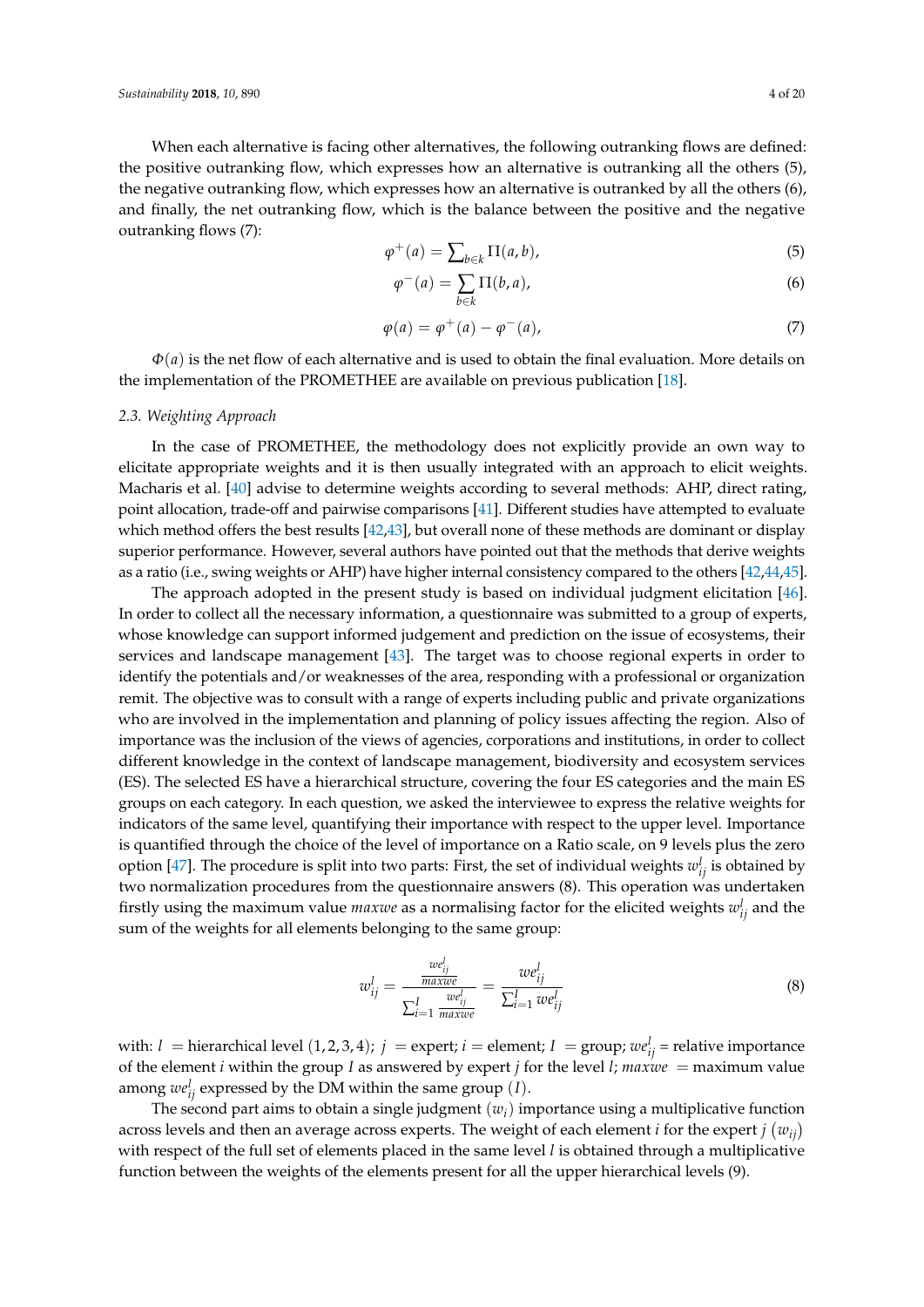$$
w_{ij} = \prod_{i=1}^{L} w_{ij}^{l} \text{ with } l = 1; 2; 3,
$$
\n(9)

Considering the hierarchical structure, the value of the importance of a generic element *wij* is dependent on the element placed at the upper hierarchical level. Using the multiplicative function helps consider within the analysis the zero value of the element placed on an upper level. This means that if one element placed at level 1 has importance equal to zero, then the entire lower level has a zero value. The synthesis of the judgment expressed by all experts  $(w_{ij})$  for the same element, is obtained by using an arithmetical mean of the weights (10).

$$
w_i = \frac{1}{j} \sum_{j=1}^{J} w_{ij},
$$
\n(10)

#### *2.4. Agricultural Policy Scenarios*

From the policy perspective, the context was represented by the pre-2014 CAP and, in particular, by the provisions of RDP 2007–2013. This represented the "Baseline scenario". In the next stage, the model simulated the "CAP 2014–2020 scenario", based on the measures of the RDP 2014–2020 of Emilia-Romagna and the specific operations of the Priority 4 addressed on restoring, preserving and enhancing ecosystems. The changes of each specific measure on the provision of ES were obtained from the common context indicators of Emilia-Romagna and the expected values according to the RDP 2014–2010. These changes were proportionally applied in the municipalities for each indicator in order to obtain the new values of the ES indicators.

#### <span id="page-4-0"></span>**3. Study Area and Empirical Information**

#### *3.1. ES Indicators*

The study area is the province of Ferrara, located on the eastern side of the Emilia-Romagna Region. It comprises 26 municipalities covering an area of 2.632 km<sup>2</sup>. Agriculture has traditionally played a significant role in the local economy, whereas the tourism sector has been developing gradually in recent decades [\[48\]](#page-19-1). The territory is characterized by a plain structure, with the transition to the east between continental and marine environment and the presence of the Delta of the Po river. The main activities are related to habitat restoration and conservation, species protection habitat, management of selected critical areas, and elaboration of development plans. However, the province is generally recognized as an ecosystem in "continuous evolution" [\[49\]](#page-19-2). Land reclamation activities and drainage systems have influenced the area by contributing in the development of agriculture, fishing and tourism. On the other hand, the concentration of population and economic activities lead to a decrease in the standards of environmental quality, land subsidence and environment pollution. Some recreational activities are seen negatively, e.g., the construction of buildings, and other activities associated with tourism, have negative impacts on the environment.

In order to evaluate the provision of ES, we used as case studies the 26 municipalities of the province of Ferrara and as criteria a set of ES indicators from the MEA, presented in the following section. The present study trying to cover the range of ES categories selected a total of twenty two ecosystem indicators that are presented in Table [1](#page-5-0) and are divided according to the different categories and groups of ES.

In order to select the ES indicators, a review based on the MEA Framework and the literature available within each category of the ES was done. Though based on this review, in order to ensure applicability in different contexts, the selection of indicators was based on the data availability at municipality level. Trying to cover the range of ecosystem service categories, twenty two ecosystem indicators were selected, seven representing provisioning services, ten representing cultural services, three representing regulating and two representing supporting services. Measurable proxies were chosen for more than one ES indicator, as they were the only measurement available to represent the ES provision at municipality level. The availability of better data to describe some of the ES more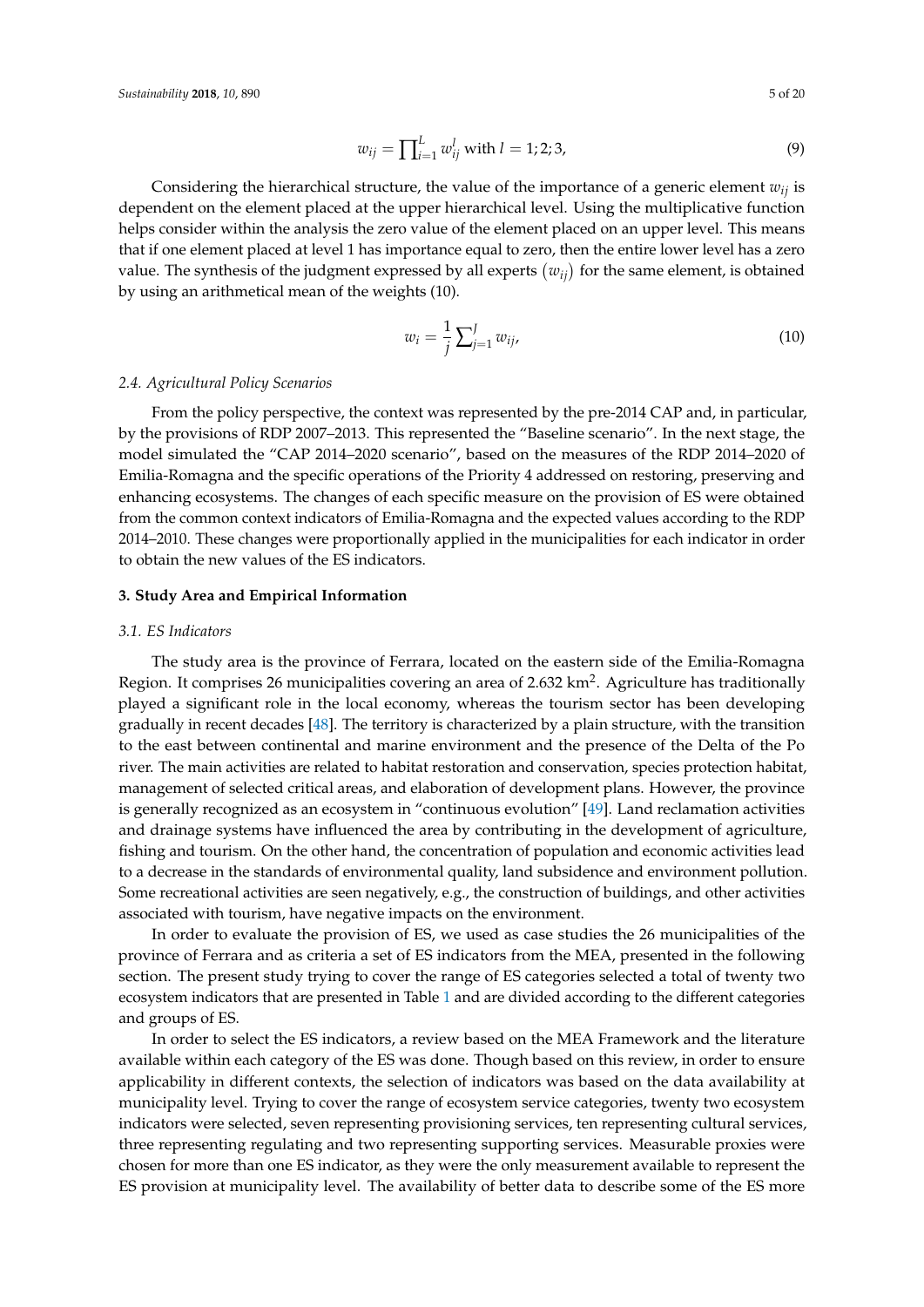precisely could improve the analysis; however, the proxies that were chosen were sufficient to describe ES provision in the area, especially related to the contribution of agriculture to ES provision. More details on the selection of ES indicators and the performance of each alternative (municipality) in relation to each criterion (ES indicator) are available in previous publication [\[18\]](#page-17-17). As observed in Table [1,](#page-5-0) moving from left to right of the hierarchy, we identified three hierarchical levels: ES categories (level 1), ES groups (level 2) and ES indicators (level 3). Thus, the ES category provisioning, placed at level 1 is composed of food and water provision and raw materials, that are located at level 2 (ES groups). Measurable proxies were chosen for more than one ES indicator as they were the only measurement available to represent the ES provision at municipality level. The availability of better data to describe some of the ES more precisely could improve the analysis; however, the proxies that were chosen were sufficient to describe ES provision in the area, especially related to the contribution of agriculture to ES provision. The selected ES indicators are those that are considered to give sufficient information on the benefits that people derive from an ecosystem among those available in the regional databases. This was partly done on purpose in order to assess the usability of secondary data to assess the provision of ES at the municipality level. The data obtained from statistics usable as proxies of ES provision in the area were provided by the National Institute of Statistics, other statistical databases (EUROSTAT, FAOSTAT) and regional sources (E-R; Ferrara).

<span id="page-5-0"></span>

| <b>ES Category</b> | <b>ES Group</b>        | Code           | <b>ES Indicator</b>                                                                                          |
|--------------------|------------------------|----------------|--------------------------------------------------------------------------------------------------------------|
|                    |                        | K1             | Number of agricultural holdings                                                                              |
|                    | Food provision         | K <sub>2</sub> | Utilised agricultural area                                                                                   |
|                    |                        | K <sub>3</sub> | Arable land                                                                                                  |
|                    |                        | K4             | Irrigated area                                                                                               |
| Provisioning       | Water provision        | K5             | Irrigated area-surface water (natural and artificial basins, lakes, rivers<br>or waterflows)                 |
|                    |                        | K6             | Irrigated area-groundwater                                                                                   |
|                    | Raw materials          | K7             | Wooded area                                                                                                  |
|                    |                        | K8             | Volume of irrigation water                                                                                   |
| Regulating         | Regulation of water    | K <sub>9</sub> | Volume of irrigation water-surface water (natural and artificial basins,<br>lakes, rivers or waterflows)     |
|                    |                        | K10            | Volume of groundwater, irrigation and restoration consortiums                                                |
|                    | Biological control     | K11            | Organic agricultural area                                                                                    |
| Supporting         | Production quality     | K12            | Agricultural area of PDO and/or PGI farms                                                                    |
|                    |                        | K13            | Visitors arrivals                                                                                            |
|                    | Recreation and tourism | K14            | Italian visitors, arrivals                                                                                   |
|                    |                        | K15            | Foreign visitors, arrivals                                                                                   |
|                    |                        | K16            | Collective accommodation establishments                                                                      |
|                    | Accommodation          | K17            | Hotels and similar establishments                                                                            |
| Cultural           | establishments         | <b>K18</b>     | Holiday and other short-stay accommodation, camping grounds,<br>recreational vehicle parks and trailer parks |
|                    |                        | K19            | Number of active enterprises                                                                                 |
|                    |                        | K20            | Number of active enterprises in agriculture (crop production, support<br>activities to agriculture)          |
|                    | Recreation and tourism | K21            | Number of active enterprises in accommodation and food<br>services activities                                |
|                    |                        | K22            | Number of farms with other gainful activities (agritourism, recreational<br>and social activities)           |
|                    |                        |                | Source: own elaboration.                                                                                     |

**Table 1.** ES Indicators.

#### *3.2. Weights*

The approach adopted in the present study is characterized by the use of an individual questionnaire, the design of a hierarchical series of questions to elicit the importance of the different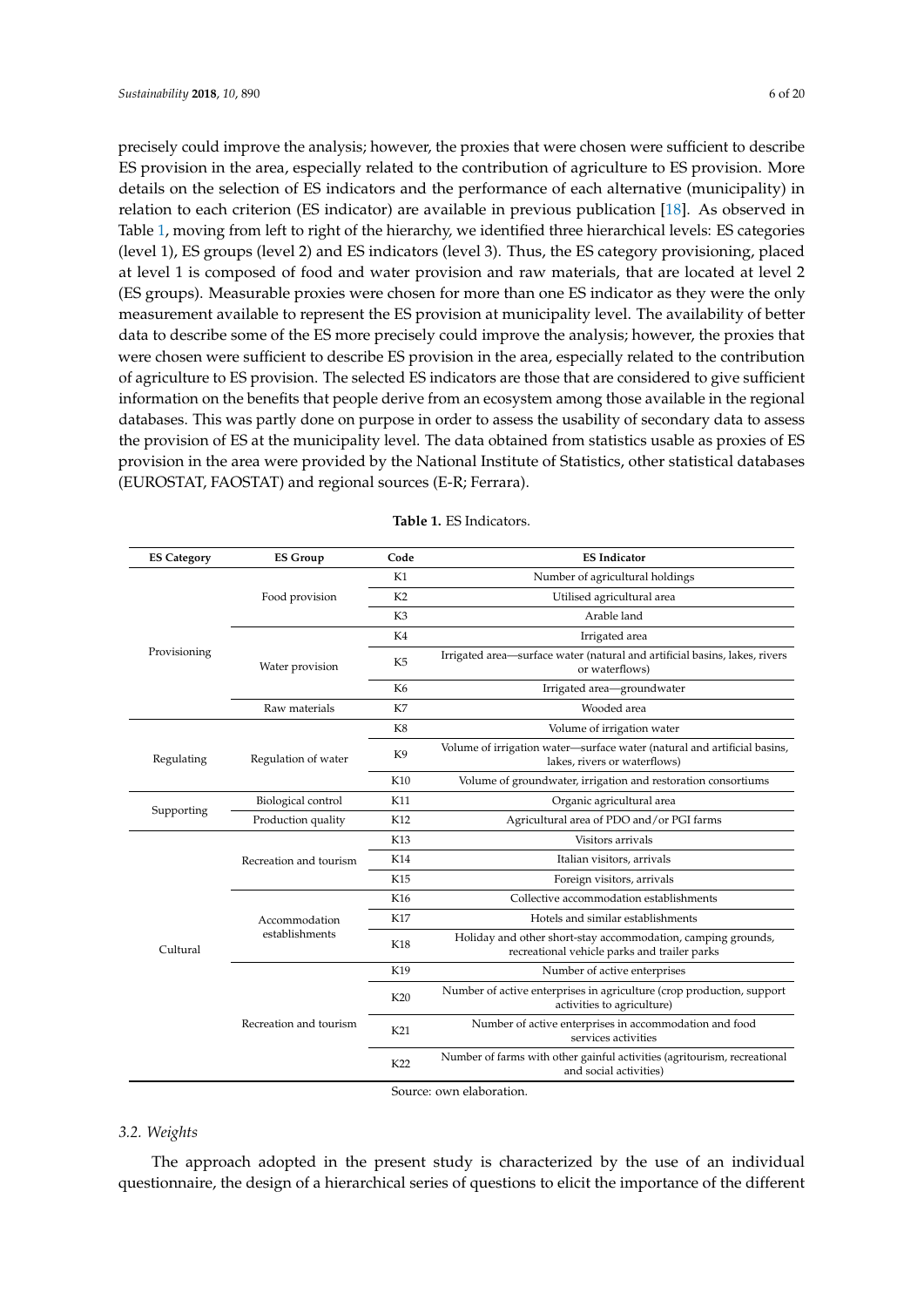components for each level and the use of a ratio method to compare the importance of the different *bijects within the same level. The choice of this method is somehow a compromise, using some* elements of the ratio methods [\[42,](#page-18-17)[44\]](#page-18-19), which are considered the better performing of the weighting methods, while making explicit the hierarchical structure given to the problem, which is maintained methods, while making explicit the hierarchical structure given to the problem, which is maintained during the elicitation of weights [\[50\]](#page-19-3). Given that the ES indicators are based on a hierarchical structure, during the elicitation of weights [50]. Given that the ES indicators are based on a hierarchical starting from the four ES categories [\[51\]](#page-19-4), the best way identified to elicit weights was through a number of hierarchical questions, each related to a node of the hierarchical structure of the ES. The calculations were made using Microsoft Office Excel. Estatement questions) such remised to a node of the members.

The target sample of local experts was composed of 15 representatives from Universities, Research The target sample of local experts was composed of 15 representatives from Universities, Centers, private and public administrations. In order to collect the necessary information, three workshops with the group of local experts were organized, aiming to gather the views of the regional experts and to identify the main ES provided from agriculture in the area. These workshops were built on different rounds of presentations of project results and interviews with experts, in order to share knowledge and ideas and to identify opportunities and problems regarding the provision of ES in the area [\[52\]](#page-19-5). Of the total, 15 experts participating in the workshops, 20% of them filled the questionnaire. Final questionnaires were from the University of Bologna, Department of Agricultural Sciences, the University of Ferrara and the Regional Agency ARPA E-R. Those filling the weighting questionnaires were asked to provide the opinions and views of the group of experts and not their personal opinion. personal opinion. The target sample of focal experts was composed of 15 representatives from entiversities, research

The average weights among ES indicators (level 3) are presented in Figure [1.](#page-6-0) As observed the The average weights among ES indicators (level 3) are presented in Figure 1. As observed the indicators with higher importance are agricultural area of protected designation of origin (PDO farms) indicators with higher importance are agricultural area of protected designation of origin (PDO and the area of protected geographical indications (PGI farms) (0.125), volume of irrigation water (0.12), organic agricultural area (0.104). Other ES indicators with a significant importance are volume of irrigation groundwater (0.081) and surface water (0.072), utilized agricultural area (0.069), irrigated area  $(0.052)$ , wooded area  $(0.048)$  and arable land  $(0.042)$ . Lower importance have the collective accommodation establishments (0.032), hotels and similar establishments (0.031), irrigated area surface water (0.03) and groundwater (0.026), holiday and other short-stay accommodation (0.025) and number water (0.03) of agricultural holdings (0.023). The ES indicators with the lower importance are visitors arrivals (0.02), foreigners visitors (0.019), active enterprises in accommodation and food services (0.018), active<br>Services (0.018), Italian visitors (0.017), Italian visitors with other with other with other with other with enterprises in agriculture ( $0.017$ ), Italian visitors ( $0.012$ ) and farms with other gainful activities ( $0.011$ ) and as observed, the ES indicators with lower importance are mainly representing cultural services. visitors arrived (0.02), the EU marchaeos with the lower importance are visitors arrived

<span id="page-6-0"></span>

**Figure 1.** Weights of ES Indicators. **Figure 1.** Weights of ES Indicators.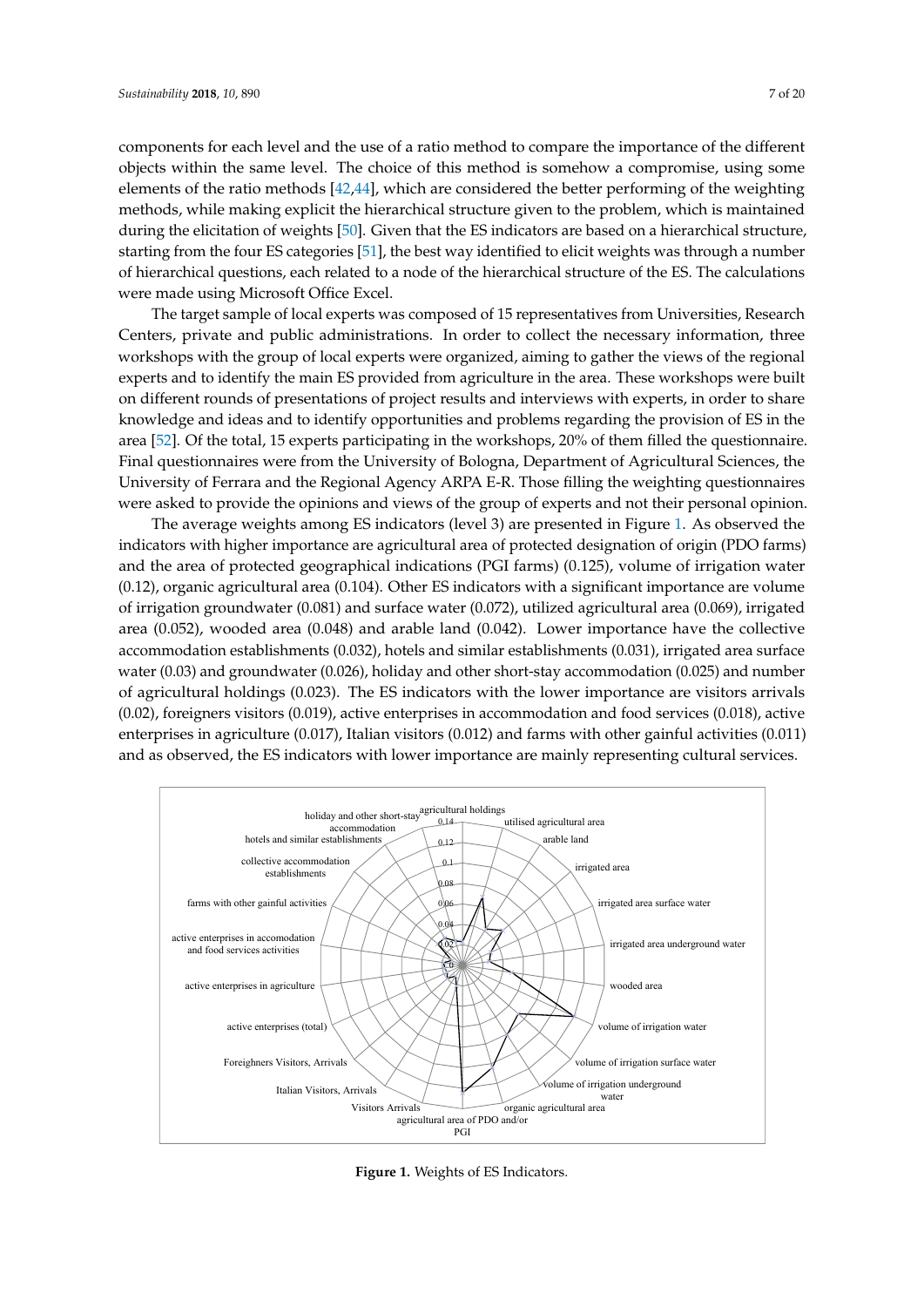#### *3.3. CAP Scenarios*

From the policy perspective, the context was represented by the pre-2014 CAP and, in particular, by the provisions of RDP 2007–2013. This represented the Baseline scenario. In the next stage, the model simulated the CAP 2014–2020 scenario, based on the measures of the RDP 2014–2020 of Emilia-Romagna and the specific operations of the Priority 4 addressed on restoring, preserving and enhancing ecosystems. The evaluation of the ES was based on the pre-2014 CAP and by the provisions of RDP 2007–2013, representing the Baseline scenario. The alternatives are the 26 municipalities of the province and the criteria are the 22 ES indicators. Using the data contained in the evaluation matrix, the alternatives are compared pairwise with respect to each criterion. The next stage involves the exploration of the outranking relation.

As a next stage, for the evaluation of ES was implemented the CAP 2014–2020 scenario, based on future agricultural policies that may affect the supply or demand of ES. The revised measures of the RDP 2014–2020 of the Region and the specific operations of the Priority 4. All the key measures of Priority 4 support preserving, restore and enhance the ecosystems and will no doubt continue to do so in the future CAP. However, only some of these measures have a direct influence on the values of the selected ES indicators in the present study. In order to understand which of the selected ES indicators are directly affected by the key measures and operations, a detailed review of the different operations and output indicators of each measure has been performed, comparing the overall description of the current situation of the programming area [\[53\]](#page-19-6), based on common and specific context indicators [\[54\]](#page-19-7). The agri-environment measure (M10) is especially important, applying agricultural practices that contribute to climate change mitigation, compatible with the protection and improvement of the landscape and the natural resources. The operation 10.01.10 provides a financing of 25 million euro for actions devoted to setting aside arable land for a 20-year period for use for environmental purposes and management of Natura 2000 sites. According to the PSR of Emilia-Romagna Region, the output indicator of this operation is the area of the arable land that will be setting aside, which is 5.317 ha. Moreover, the context indicator is the total arable land of the region, which is 830.083 ha. With the implication of this operation, there shall be a reduction of 0.64% of the arable land and as a consequence a reduction of 0.50% of the total utilized agricultural area of the region. The same procedure was applied for the rest of the Measures that have a direct impact on the values of the selected ES indicators. These are organic farming (M11) and the operation 11.1 payments to convert to organic farming practices and methods, the operation 4.3.02 for irrigation infrastructures of Measure 4 and the operation 8.5 of Measure 8 about forest area development and improvement of the viability of forests. Table [2](#page-8-1) presents the specific operations that affect the selected ES indicators, and the change of the value of each one. The common context indicators and the expected value of each one presented above, refer to the region of Emilia-Romagna. In order to calculate the expected values in municipality level, the same proportion was applied for each indicator to all the municipalities, in order to obtain the new values of the ES indicators.

| Table 2. Key Measures and changes. |  |  |  |  |
|------------------------------------|--|--|--|--|
|------------------------------------|--|--|--|--|

| Measure/Type of<br>Operation | <b>Common Context</b><br>Indicators          | Value                             | <b>Output Indicators</b>                                                          | Value     | Expected<br>Value |
|------------------------------|----------------------------------------------|-----------------------------------|-----------------------------------------------------------------------------------|-----------|-------------------|
|                              |                                              | M4 Investments in physical assets |                                                                                   |           |                   |
|                              | Irrigated area<br>$(24.1\% \text{ of } UAA)$ | 256.980                           | Area concerned by<br>investments for saving water                                 | 3.714     |                   |
|                              | Vol. of irrigation<br>water $(m^3)$          | 775.566.900                       | Reduction in water use at the<br>level of the investment                          | 50%       | 769.973.616       |
|                              | Vol. of irrigation<br>water $(m^3/ha)$       | 3.012                             | Vol. of water reduction from<br>efficient irrigation systems                      | 5.593.284 | 1.506             |
|                              | Vol. of irrigation<br>surface water $(m^3)$  | 122.209.036                       | Surface water passing to<br>irrigation systems more<br>efficient (16.10% of vol.) | 900.518   | 121.308.518       |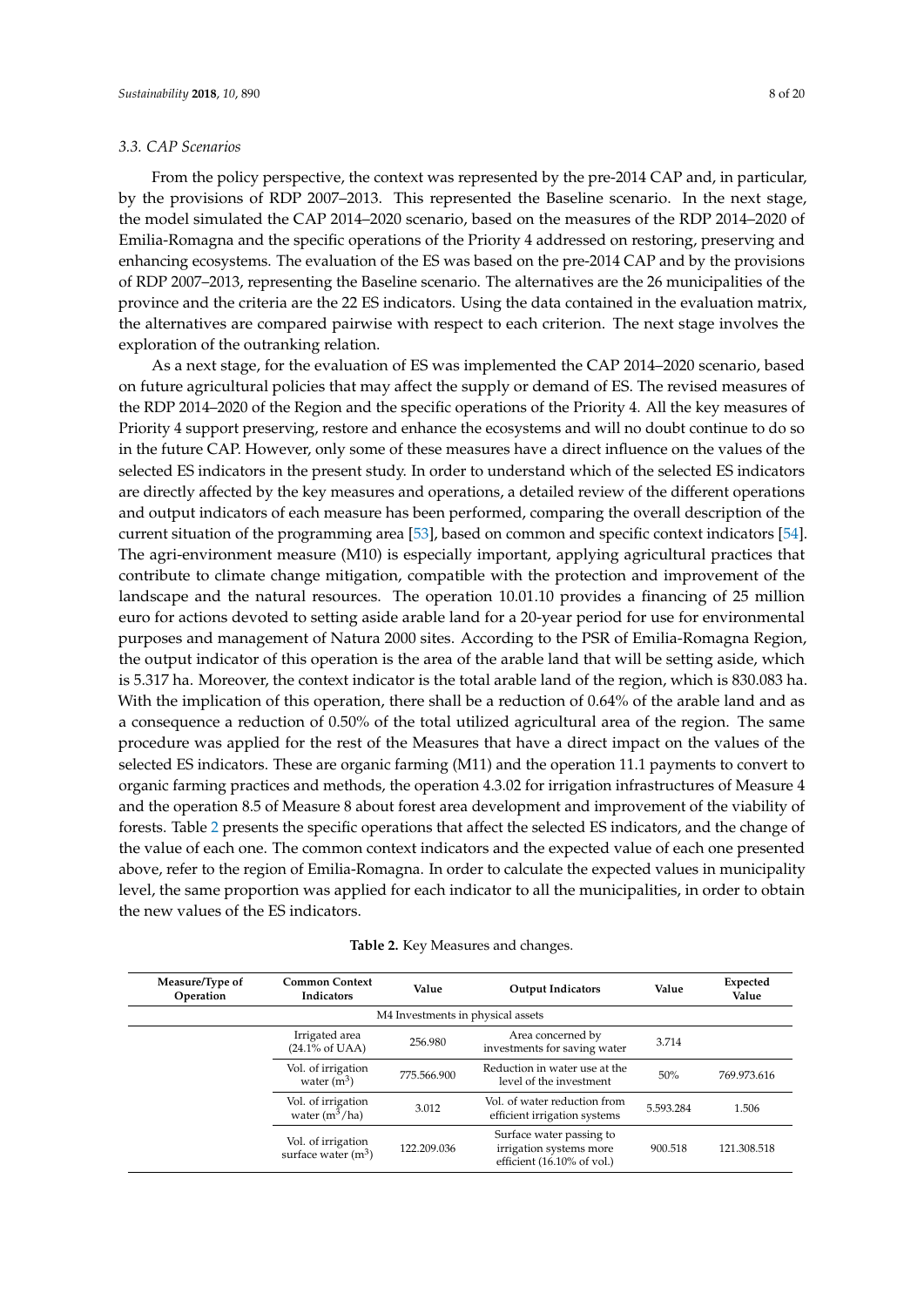|  |  | $\overline{2}$ VI |
|--|--|-------------------|
|  |  |                   |
|  |  |                   |
|  |  |                   |

<span id="page-8-1"></span>

| Measure/Type of<br>Operation                                                          | <b>Common Context</b><br><b>Indicators</b> | Value               | <b>Output Indicators</b>                                                        | Value     | Expected<br>Value |  |  |  |  |  |  |  |
|---------------------------------------------------------------------------------------|--------------------------------------------|---------------------|---------------------------------------------------------------------------------|-----------|-------------------|--|--|--|--|--|--|--|
| M4 Investments in physical assets                                                     |                                            |                     |                                                                                 |           |                   |  |  |  |  |  |  |  |
|                                                                                       | Vol. of irrigation<br>groundwater          | 186.441.270         | Groundwater passing to<br>irrigation systems more<br>efficient (24.56% of vol.) | 1.373.710 | 185.067.559       |  |  |  |  |  |  |  |
| M8 Investments in forest area development and improvement of the viability of forests |                                            |                     |                                                                                 |           |                   |  |  |  |  |  |  |  |
| 8.5 support for improving<br>the environmental value of<br>forest ecosystems          | Forest Area (ha)                           | 611.000             | Area concerned for woodland<br>and agroforestry systems                         | 1.311     | 612.311           |  |  |  |  |  |  |  |
|                                                                                       |                                            |                     | M10 Agro-environmental climate payments                                         |           |                   |  |  |  |  |  |  |  |
| 10.1.10 Set aside arable                                                              | UAA (ha)                                   | 1.064.210           | Area (ha)                                                                       | 5.317     | 1.058.893         |  |  |  |  |  |  |  |
| land for environmental<br>purposes                                                    | Arable land<br>(78% of UAA)                | 830.083             | Area arable land setting aside                                                  | 5.317     | 824.766           |  |  |  |  |  |  |  |
|                                                                                       |                                            | M11 Organic farming |                                                                                 |           |                   |  |  |  |  |  |  |  |
| 11.1 payment to convert to<br>organic farming practices                               | Area (ha) under<br>organic farming         | 81.511              | Area—convertion to<br>organic farming                                           | 7.181     | 88.692            |  |  |  |  |  |  |  |

| Table 2. Cont. |  |  |
|----------------|--|--|
|----------------|--|--|

Source: [\[55\]](#page-19-8) and own elaboration.

#### <span id="page-8-0"></span>**4. Results**

#### *4.1. Baseline Scenario*

In the Baseline scenario the performances of each municipality on each ES indicator is based on the conditions of the area under pre-2014 CAP. The performance of each alternative in relation to each criterion is presented in Table [A1](#page-15-0) (Appendix [A\)](#page-15-1). Table [3,](#page-9-0) Figures [2](#page-10-0) and [3](#page-11-0) present the evaluation of the study areas, as obtained from the net flows in the no weighting and weighting situations. In the no weighted case, the 26 municipalities are divided into different groups, according to the value of their net flows. The first group is characterized by positive net flows higher than +1, the second group by positive net flows but lower than +1, the third group, by net flows around 0 (from −0.2 to +0.2). The fourth group is characterized by small negative flows (down to -1) and the fifth by negative net flows less than −1. The first group of municipalities consists of: Comacchio, Goro, Argenta and Jolanda di Savoia, all located in the eastern area of the province. Comacchio and Argenta have the highest values in the indicators that represent cultural services, such as foreign visitors, hotels and similar establishments, the number of active enterprises providing accommodation and food service activities and the number of farms with other gainful recreational activities. Goro has the highest rate in the number of active enterprises in agriculture (crop and animal production, support activities to agriculture) and the highest number of farms with other gainful agricultural activities. These features are indeed connected to key features of the area. Since a large part of the territory is within the Po Delta Park, it contains important Natura 2000 sites. Visits to the area are important, especially during the summer months. During holiday time, the demand for beaches, the presence of areas of high naturalistic value, and the historical places have promoted a development of hospitality structures, rental houses, hotels, camping areas, beaches with restaurants, etc. The areas in this group are presented in Figure [2](#page-10-0) as the 'green group'. The second group of municipalities, with a positive net flow but lower than +1, are Migliaro, Codigoro, Vigarano Mainarda, Bondeno Massa Fiscaglia and Portomaggiore. Migliaro and Godigoro, located in the east area of the province, have high rates in the indicators that represent cultural services, such as Italian visitors, holiday and short-stay accommodation, recreational vehicle and trailer parks. Migliaro also has the highest rate in organic agricultural area. The third group, with net flows around 0 (from −0.2 to +0.2), consists of Mesola, Poggio Renatico, Cento, Ro and Sant'Agostino. Small negative flows (down to −1) distinguish the fourth group including, Migliarino, Ostellato, Lagosanto and Mirabello. These municipalities are in the middle of this evaluation, since the rates are neither extremely high nor particularly low. These results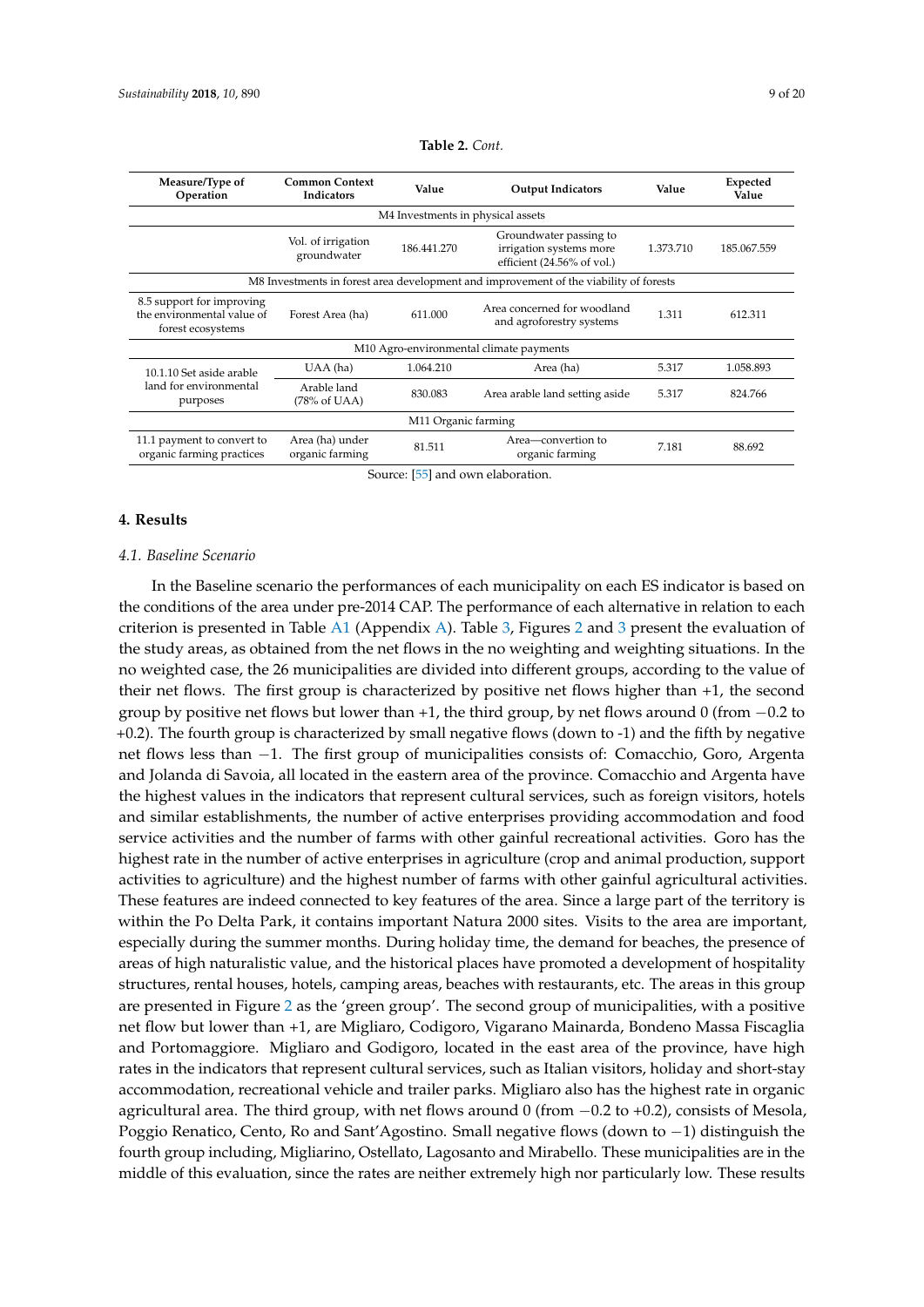are connected to the key features of the area, since main recreational services in the area are related to habitat restoration and conservation and species protection habitat and are not provided in all the municipalities. The municipalities with net flows that vary from +1 to −1 are presented in Figure [2](#page-10-0) as the 'blue group'. The fifth group of municipalities, located in the central area of the province, (Masi Torello, Ferrara, Voghiera, Formignana, Copparo, Tresigallo and Berra) has negative net flows less than −1 and are presented in Figure [2](#page-10-0) as the 'red group'. Berra has no organic agricultural area, hotels or similar accommodation services. Tresigallo has no wooded area. Formignana has no hotels or similar establishments. Other indicators with low rates in these municipalities are agricultural farms with other gainful activities, processing of agricultural products or energy production and the agricultural area of PDO and/or PGI farms.

<span id="page-9-0"></span>

| No Weighting Approach |                   | <b>Weighting Approach</b> |                   |
|-----------------------|-------------------|---------------------------|-------------------|
| Municipality          | Net Flow $(\Phi)$ | Municipality              | Net Flow $(\Phi)$ |
| Comacchio             | 2.888194373       | Argenta                   | 4.744695          |
| Goro                  | 2.543589598       | Comacchio                 | 4.381133          |
| Argenta               | 1.997682356       | Jolanda di Savoia         | 3.926883          |
| Jolanda di Savoia     | 1.190854183       | Codigoro                  | 3.714846          |
| Migliaro              | 0.720865791       | Ferrara                   | 2.196219          |
| Codigoro              | 0.709070084       | Ostellato                 | 1.230804          |
| Vigarano Mainarda     | 0.694387495       | Migliaro                  | 1.059046          |
| Bondeno               | 0.614876652       | Bondeno                   | 0.469557          |
| Massa Fiscaglia       | 0.402104543       | Massa Fiscaglia           | 0.129943          |
| Portomaggiore         | 0.257389617       | Goro                      | 0.067499          |
| Mesola                | 0.194863948       | Portomaggiore             | 0.026196          |
| Poggio Renatico       | 0.146803521       | Mesola                    | 0.006676          |
| Cento                 | 0.008314139       | Migliarino                | $-0.30101$        |
| Ro                    | $-0.14634547$     | Poggio Renatico           | $-0.66587$        |
| Sant'Agostino         | $-0.21655112$     | Voghiera                  | $-0.96395$        |
| Migliarino            | $-0.27198083$     | Copparo                   | $-1.06896$        |
| Ostellato             | $-0.28124392$     | Lagosanto                 | $-1.11787$        |
| Lagosanto             | $-0.30769265$     | Cento                     | $-1.21871$        |
| Mirabello             | $-0.68414923$     | Vigarano Mainarda         | $-1.34012$        |
| Masi Torello          | $-1.00385534$     | Sant'Agostino             | $-1.64226$        |
| Ferrara               | $-1.14179801$     | Berra                     | $-1.65351$        |
| Voghiera              | $-1.26554807$     | Ro                        | $-1.71409$        |
| Formignana            | $-1.32908587$     | Masi Torello              | $-1.9448$         |
| Copparo               | $-1.34379219$     | Formignana                | $-2.31724$        |
| Tresigallo            | $-2.09068952$     | Tresigallo                | $-2.94112$        |
| Berra                 | $-2.28626409$     | Mirabello                 | $-3.06399$        |

**Table 3.** Ranking of the Municipalities: Baseline and CAP 2014–2020 Scenario.

Source: own elaboration.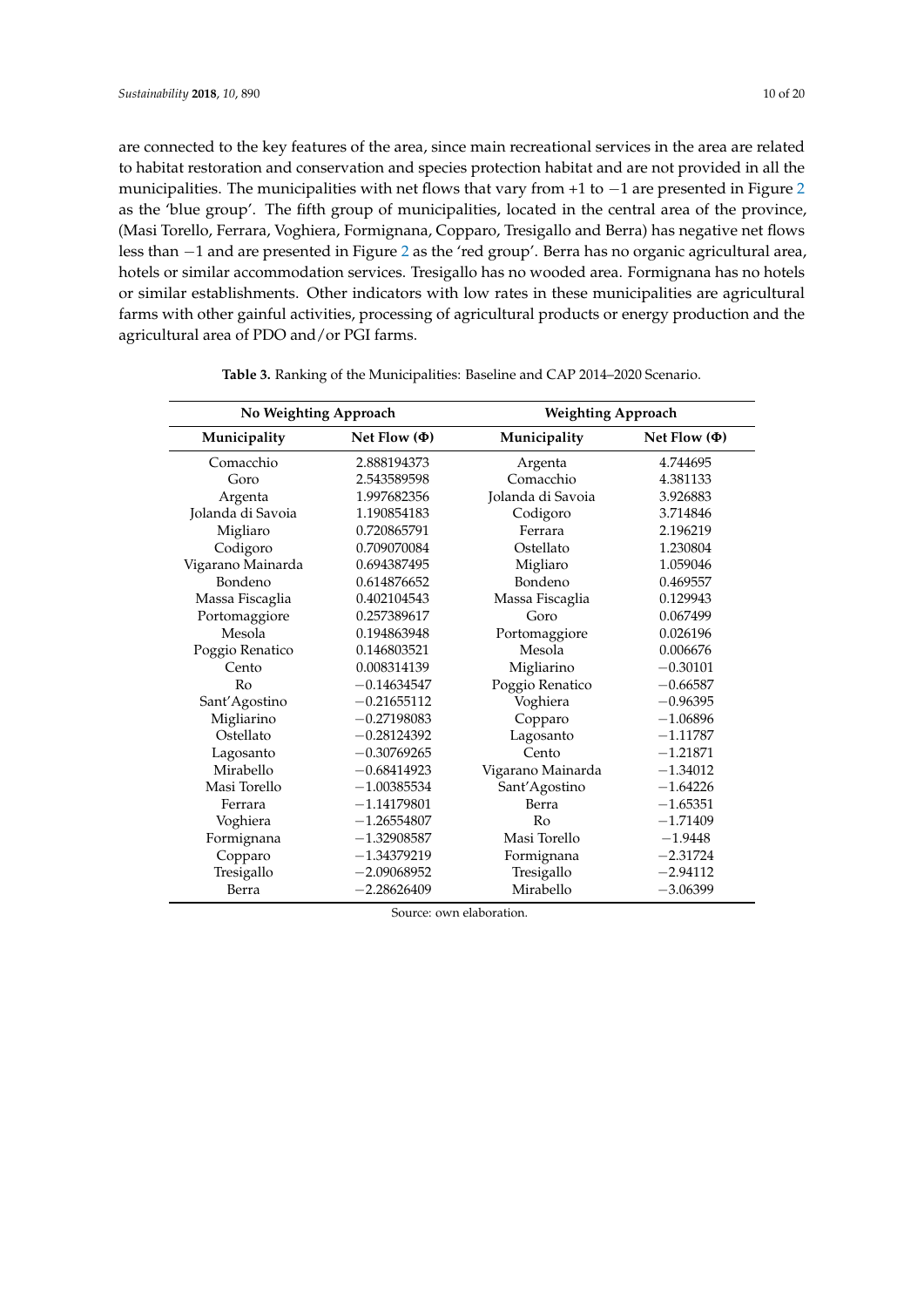<span id="page-10-0"></span>

**Figure 2.** Classification of the municipalities—no weighting approach. **Figure 2.** Classification of the municipalities—no weighting approach.

Comparing the net flows of the municipalities, as obtained with and without the integration of Comparing the net flows of the municipalities, as obtained with and without the integration of  $\frac{1}{\sqrt{2}}$ the weights (Table [3](#page-9-0) and Figure [3\)](#page-11-0) there are differences in all the municipalities. In the ranking of the municipalities as obtained without the weighting approach, the highest net flow observed is 2.88 and the lowest is −2.28, with a variation of 5.16 among the municipalities. That means that the preference of one municipality to the next is not very high and so the net outranking flows do not vary among the municipalities. On the contrary, in the ranking of the municipalities with the integration of the weights the net flows vary from 4.74 to  $-3.06$ , with a variation of 7.8 among the municipalities. The higher variation is a result of the integration of the weights, due to the relevant importance of the weighted ES indicators). According to the results with the integration of the weights, the 26 municipalities are divided into 5 different groups. The first group of municipalities, characterised by the higher positive net flows (more than +1), consists of Argenta, Comacchio, Jolanda di Savoia and Codigoro,<br>-Ferrara, Ostellato and Migliaro. They have high performances in all the ES indicators that represent provisioning services and also in more than one indicator that has high importance, such as utilized provisioning services and also in more than one indicator that has high importance, such as utilized agricultural area (W6), arable land (W9), irrigated (W7) and wooded area (W8). The second group with a positive but lower than +1 net flow consists of Bondeno and Massa Fiscaglia that have the higher performances in irrigated area from natural and artificial basins (W12). The third group, with higher p small positive and negative net flows around 0 (from +0.2 to  $-0.2$ ), consists of Goro, Portomaggiore, Mesola and Migliarino. The municipalities that have net flows more than +1 are presented in Figure [3](#page-11-0) as the green group. The municipalities with net flows that vary from +1 to −1 are presented in the Figure 3 as the blue [g](#page-11-0)roup. Small negative flows (down to −1) distinguish the fourth group including,  $\frac{1}{2}$ Copparo, Lagosanto, Cento, Vigarano Mainarda, Sant'Agostino, Berra, Ro, and Masi Torello, Poggio Renatico, and Voghiera. The fifth and last group of municipalities, Copparo, Lagosanto, Cento, Vigarano Mainarda, Sant'Agostino, Berra, Ro, and Masi Torello, Formignana, Tresigallo and Mirabello<br>. has negative net flows down to  $-2$ . These municipalities have very low performances in more than one indicator that represent provisioning or cultural services. The municipalities with net flow lower than −1 is presented in Figure 3 as the red group.

As regards the classification of the municipalities with and without the integration of the weighting approach, there are differences, in more than one case. Argenta, Comacchio and Jolanda di Savoia have high net flows in both cases, so they take the higher places in the two classifications. Goro on the other hand, is in the second place in the case of no weighting and in the tenth with the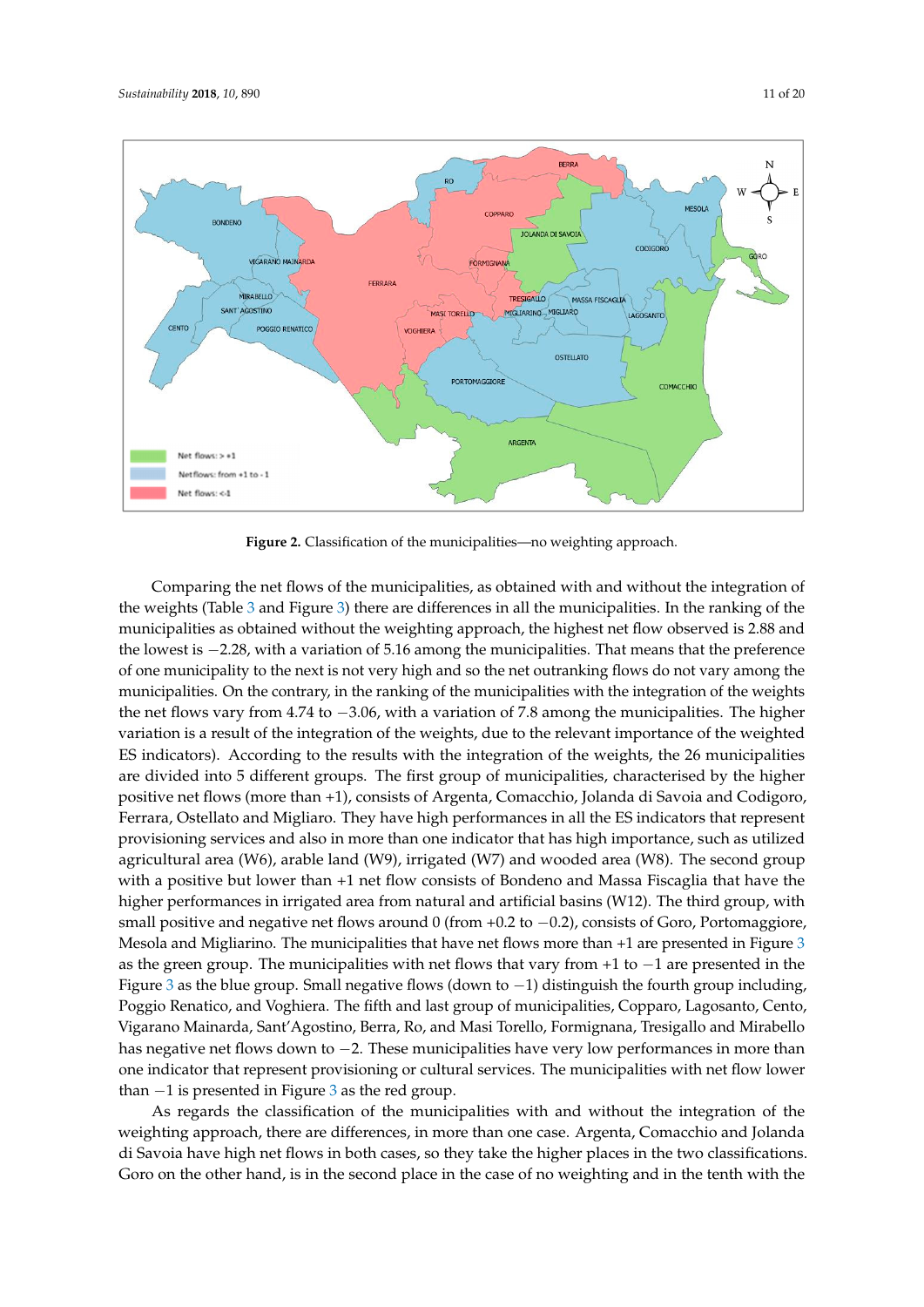integration of the weighting approach. This is because it has the highest rate in farms with other gainful activities, which is the indicator with the lowest importance. Moreover, Goro has low performance in PDO & PGI farms and organic farming, the first and third more important ES indicators. Another change that is observed is Ferrara (twenty first without weights and fifth with weights). The reason of the low position in the classification without weights is the lowest rate in active enterprises in agriculture which is an indicator with very low importance (W20). The reason of the higher position in the weighted approach is also the high rate in organic farming, the third more important ES indicator. In the case of Copparo, from the twenty fourth place (with no weights) takes the sixteenth (with weights) due to the low performance in indicators that have low importance such as holiday and short-stay accommodation (W14) and active enterprises in agriculture (W20). The municipalities of Ro and Sant'Agostino take the fourteenth and fifteenth place in the classification without weights and lower places when the weights are integrated (twenty second and twenty, respectively) due to the high performance in indicators that have low importance such as enterprises in accommodation and food n<br>services (W19), Italian visitors (W21) and farms with other gainful activities (W22).

<span id="page-11-0"></span>

**Figure 3.** Classification of the municipalities—weighting approach. **Figure 3.** Classification of the municipalities—weighting approach.

# *4.2. CAP 2014–2020 Scenario 4.2. CAP 2014–2020 Scenario*

The CAP 2014–2020 scenario is based on the RDP 2014–2020 and the methodology was The CAP 2014–2020 scenario is based on the RDP 2014–2020 and the methodology was inc Can 2014 2020 seemant is based on the NPI 2014 2020 and the included by we implemented integrating the new values of the ES indicators. The performances of the alternatives are presented in Table [A2](#page-16-0) (Appendix [A\)](#page-15-1). Table [3](#page-9-0) presents the evaluation of the areas, as obtained from the net flows in the no weighting and weighting situations. According to the values of the net flows, the municipalities have the same classification with the Baseline scenario with no weights.<br> As described, the values for only some of the ES indicators are affected by the CAP 2014–2020 scenario. The most important change is observed in organic farming, increased by  $8.81\%$  due to the implication of the measure 11.1 (convert to organic farming). However, the effect of this increase is flattened when applied to the municipalities: Lagosanto, Mirabello, Goro and Berra do not have area under organic farming, so the implication of the operation 11.1 does not affect them. Moreover, in nine municipalities less than 1% of the area is under organic farming, in five municipalities is less than 5% and in two less than 10%. As a result, even with the implication of the operation 11.1, the performances in most of the cases continue to be very low and do not change their position in the final classification. Other changes are observed in the utilized agricultural area, which is decreased by 0.5% and the arable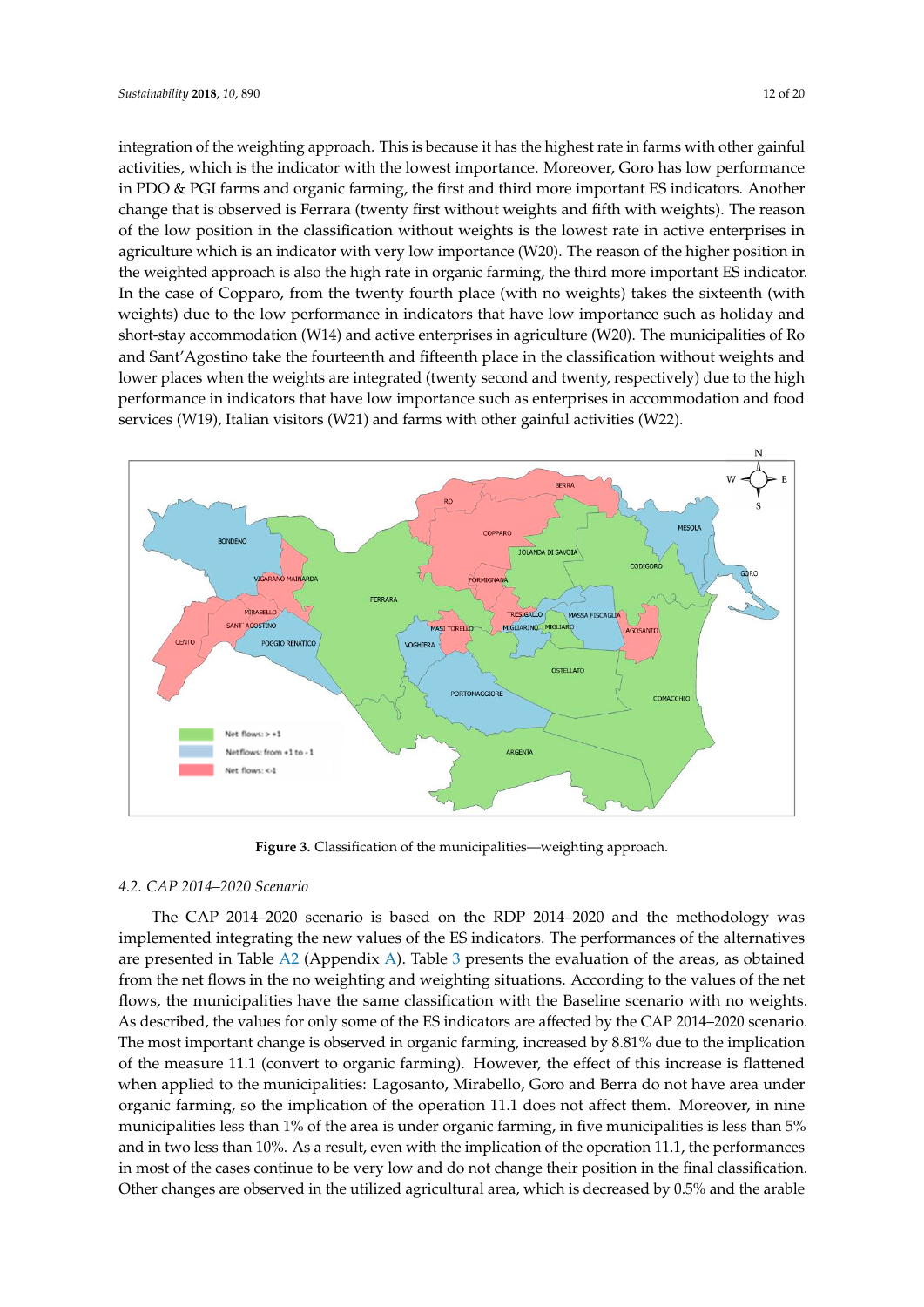land which is decreased by 0.64%, due to the implication of the measure about setting aside arable land (10.1.10). The wooded area is increase by 0.21% due to the implication of the measure for improving the resilience of forest ecosystems (8.5). Finally, the volume of irrigation water is decrease by 0.70% due to the implication of the measure about irrigation infrastructures (4.3.02). When these changes are proportionally applied in the municipalities, they flatten the effects of the CAP 2014–2020 scenario, and do not change their final classification.

The municipalities have the same classification as the Baseline scenario with the integration of the weights (Table [3\)](#page-9-0). Since the values for only some of the ES indicators are affected by the CAP 2014–2020 scenario, and the weighting approach is the same, the municipalities have the same classification in the Baseline and the CAP 2014–2020 scenario. Comparing the classification of the municipalities with the simulation of different policy scenarios, there are no differences in the positions the municipalities. The RDP 2014–2020 of the Region is built under the six Priorities with an almost equal emphasis on each one of the priorities. In the present study, the CAP 2014–2020 scenario is built considering only one of these (Priority 4), trying to measure how the Rural Development Policy might affect ES and their provision at municipality level. As expected, the values only for some ES indicators change, since all measures are designed to promote and enhance ecosystems but not only some of them provide straightforward measurable effects on the indicators selected. The estimations made in order to build the CAP 2014–2020 scenario, do not lead to significant effects that change the classification of the municipalities.

#### <span id="page-12-0"></span>**5. Discussion**

The present study faced different limitations and challenges, regarding data availability, and the structure of the methodological approach. An important challenge was the lack of information with respect to the provision of ES. Particularly, the main issue concerned the number of gaps in the ES metrics and indicators available at municipality level, with respect to the number and quality of indicators needed to reflect the ES approach in a comprehensive way. The indicators available for most ES are not fully satisfactory in their ability to evaluate the quality and quantity of benefits provided. Another challenge the present study had to face was to analyze the interactions between ES and to understand the mechanisms that produce them. Due to data paucity and to the explicit choice to use secondary data avoiding ecosystem modelling exercises, it was not possible to consider any interactions of the ES [\[56\]](#page-19-9). As a result, in this study, the values of the different services were assessed independently and regarded as additive. In order to analyze trade-offs and interactions between ES there is need for an approach that allows us to investigate interactions among different services beyond simple linear correlations [\[57\]](#page-19-10). Information about the provision of ES at the local level is lacking; relevant information such as Mid-term evaluation reports were not yet available at the time of the study, in order to present compiled information on the RD performance, indicator values of output and result indicators. Although the number of indicators in each category varies significantly due to the different data availability and reliability, the evaluation focuses on all the categories of ES and applies a set of non-overlapping indicators from the available secondary data sources. Approaches using monetary values are available in the literature. In general, these frameworks include three main parts: (i) measuring the provision of ES; (ii) determining the monetary value of ES; (iii) designing policy tools for managing ES [\[58\]](#page-19-11). The present study, did not attempt (on purpose) to value ES directly, especially not to value them in monetary terms. The selected ES indicators are intended to be a sufficiently accurate estimator of the benefits that people derive from an ecosystem but they are not aimed to monetize the benefits that are derived. Although monetary methods can provide estimates of benefits and costs comparable among assessments, their use can often be challenging especially when complex interactions (including ecological, social and economic) characterize the provision of ES [\[59\]](#page-19-12). Even though there are many fundamental and methodological problems associated with the assignment of values to ecosystem goods and services [\[60,](#page-19-13)[61\]](#page-19-14), the monetization of ES has been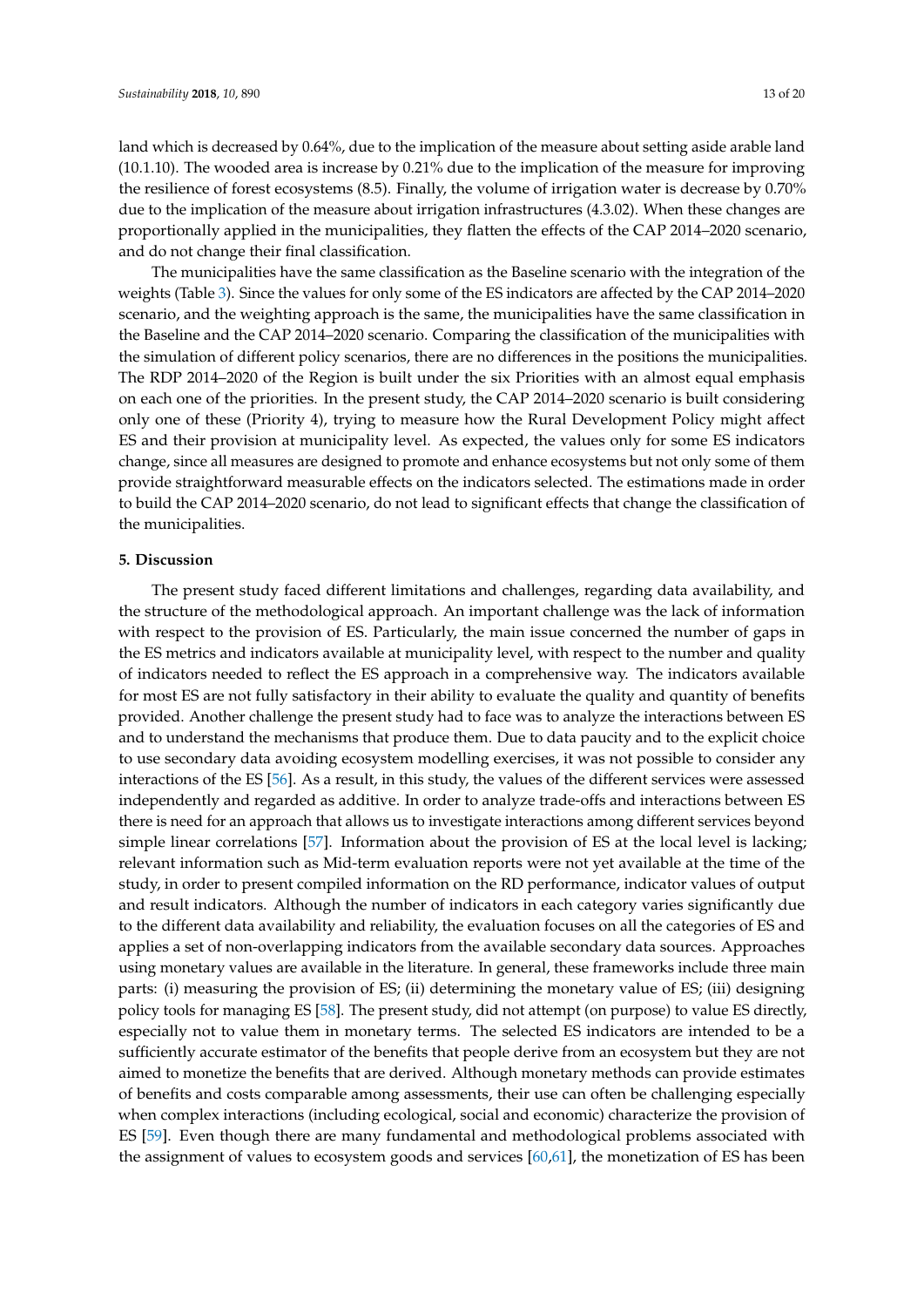regarded as a promising strategy to make nature visible to decision makers, and can hence been seen as a development of this work.

Another limitation regarding the construction of the CAP 2014–2020 scenario was to identify the effects of the reformed CAP measures on the provision of ES in municipality level. The framework was applied based on two different agricultural policy scenarios, the Baseline based on the RDP 2007–2013 and the CAP 2014–2020 based on the RDP 2014–2020. The CAP 2014–2020 scenario is based on the revised measures of the RDP and the specific operations of the Priority 4. The estimations made in order to measure the changes on the provision of ES by each specific measure, do not lead to significant effects of the CAP 2014–2020 in the provision of ES. According to the results, the implementation of the CAP 2014–2020 will not change significantly the provision of ES in the area.

#### <span id="page-13-0"></span>**6. Conclusions**

The objective of this study is to test a methodology for the classification of areas according to the provision of ES and for the evaluation of the effects of different agricultural policy scenarios on such classification. As a general remark, it is observed that the provision of ES varies greatly from one municipality to the next. All the municipalities offer a significant amount of provisioning and cultural services, mainly connected to recreational opportunities.

The conclusions regarding the weighting integration is that elicitation of weights to the ES indicators effects the evaluation of the provision of ES since it takes into account the different relevance of various indicators in the area. The ES indicators that represent provisioning services were all of high importance. Since agricultural activities play a significant role in the local economy, provisioning services are at the core of local concerns. Less attention is given in cultural services, probably because some recreational activities are seen negatively since they influence the environment and the naturalistic value of the area. Municipalities with high performances in cultural services obtain high positions in the classification where the ES are equally weighted, while when the weights are applied, they take lower positions because cultural services receive less attention by the experts.

In the present study, the CAP 2014–2020 scenario is built considering Rural Development Policy and only one of its priority (Priority 4), the one more clearly connected to ES. As expected, only the value of some ES indicators change, since all measures are designed to promote and enhance ecosystems but only some of them includes provisions that have straightforward measurable effects on the indicators selected. The estimations made in order to build the CAP 2014–2020 scenario, do not lead to significant effects that change the classification of the municipalities, which support the hypothesis of a moderate effect of policy as compared to the overall provision of ES in the area. An integrative framework that takes a wide range of ES and small landscape scales into account is still not available. Such a framework should be comprehensible and able to be applied at small range of scales to different ecosystems or landscapes [\[62\]](#page-19-15). The present study tried to meet some of these challenges by the development of a framework for the evaluation of the provision of multiple ES at municipality level. The methodology adopted, considered different policy scenarios and different weights of the ES indicators in order to provide comparative classifications of municipalities; in this way it can be used as a support to the comparative evaluation of the ES of the ranked regions. This approach can also be extended to explicitly supporting policy design with respect to zoning/targeting. From the experience carried out in this study, we can conclude that the application of the PROMETHEE, in particular with the integration of the weights for the ES indicators, has shown the potential to support the characterization of agricultural land in terms of the provision of multiple ES. The study has applied a simple model that assumes linearity in the effects of policy on the provision of ecosystem services (i.e., ecosystem services produced are proportional to policy implementation) and in the evaluation of ES, i.e., the benefits derived from an ecosystem service follow a linear utility over space and time [\[63\]](#page-19-16). In further research, this can be improved in several ways, considering dynamics, functional relationship between policy outcome and ES provision, seasonality and other interactions, as well as changes in marginal value depending on location or quantity or services produced. In terms of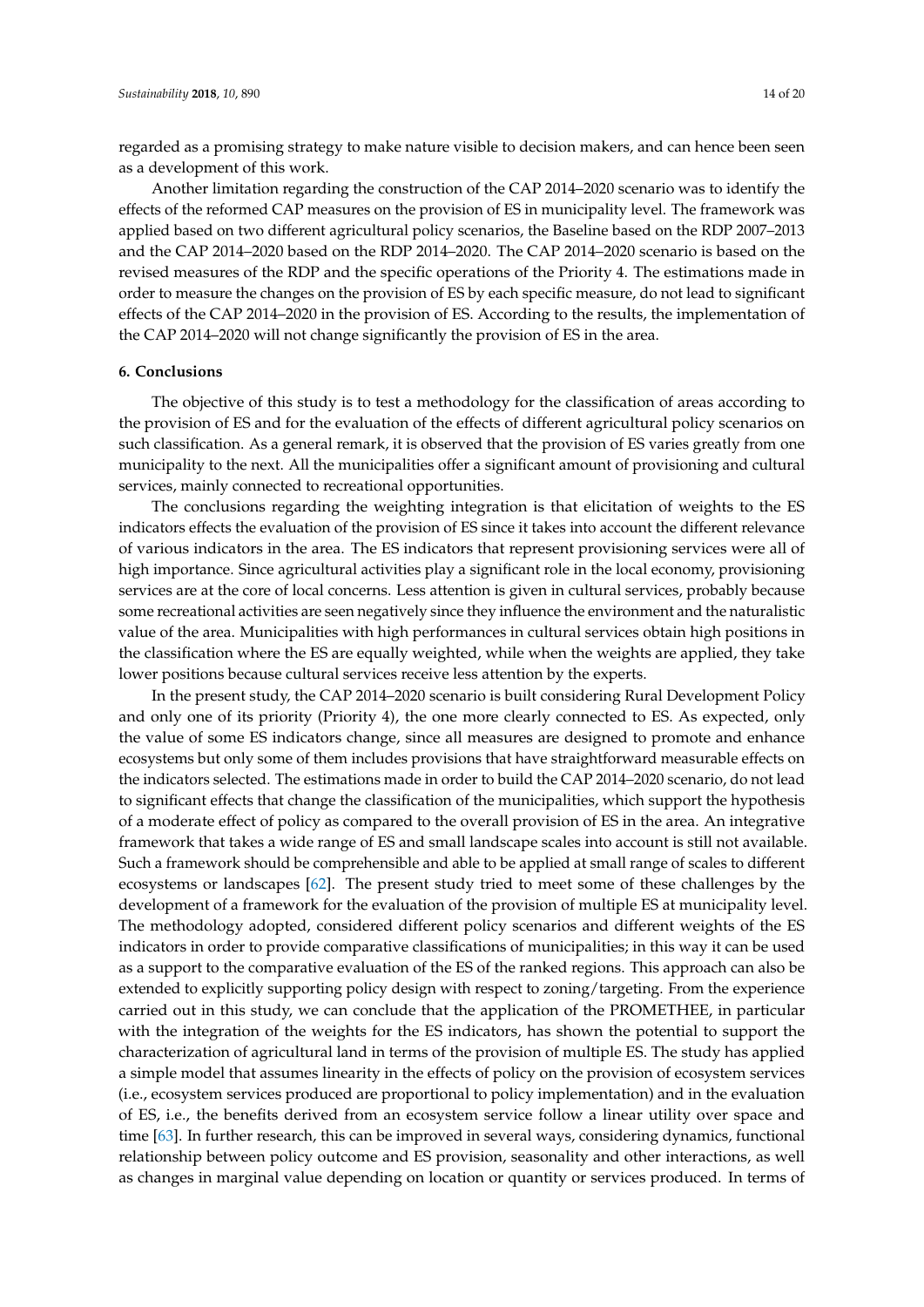further research, the present application highlighted the need of the PROMETHEE methodology to be supported by stronger approaches in modelling policy effects, in order to become a valuable tool for an evaluation of different regional/national policies. Moreover, the impacts on distributional effects over different regions could be included in the present approach. Regarding the weighting process, it could be integrated with improved approaches compared to the one used here, according to the problem structure, the evaluation criteria and the access to stakeholders and decision makers.

A considerable number of studies have contributed to the valuation and classification of ES and the linkages between how CAP contributes and changes the provision of ES. However, such assessment remains tested in small spatial scales. The present study could be considered an innovative work on ES valuation, testing in particular evaluation on ES at municipality level, which is the lowest spatial scale at which official statistical data are available and possibly small enough to account for functional scales, such as those related to landscape or hydromorphology. Altogether, it can be concluded that the framework adopted in the present study could be used as an instrument to structure environmental or regional policy problems and support decisions. Its further exploration could contribute to improving valuation methods for ES provision, in an attempt to narrowing the gaps between the ecosystem service concept, practical regional planning and agricultural policies evaluation.

**Acknowledgments:** We would like to thank the three reviewers for their suggestions and comments that helped us improve the manuscript. Part of this study was supported by the EU 7th Framework Programme project CLAIM (Supporting the role of the Common agricultural policy in LAndscape valorisation: Improving the knowledge base of the contribution of landscape Management to the rural economy). Part of the present research was done in the context of the PhD thesis of Parthena Chatzinikolaou, entitled: Evaluation of Ecosystem Services production under different Agricultural Policy Scenarios.

**Author Contributions:** This study was designed and written principally by Parthena Chatzinikolaou. Meri Raggi contributed mainly to the introduction section; and Davide Viaggi commented and contributed mainly to the methodology, the discussion and the conclusion sections. All authors were involved in the finalization of the submitted manuscript. All authors read and approved the final manuscript.

**Conflicts of Interest:** The authors declare no conflict of interest.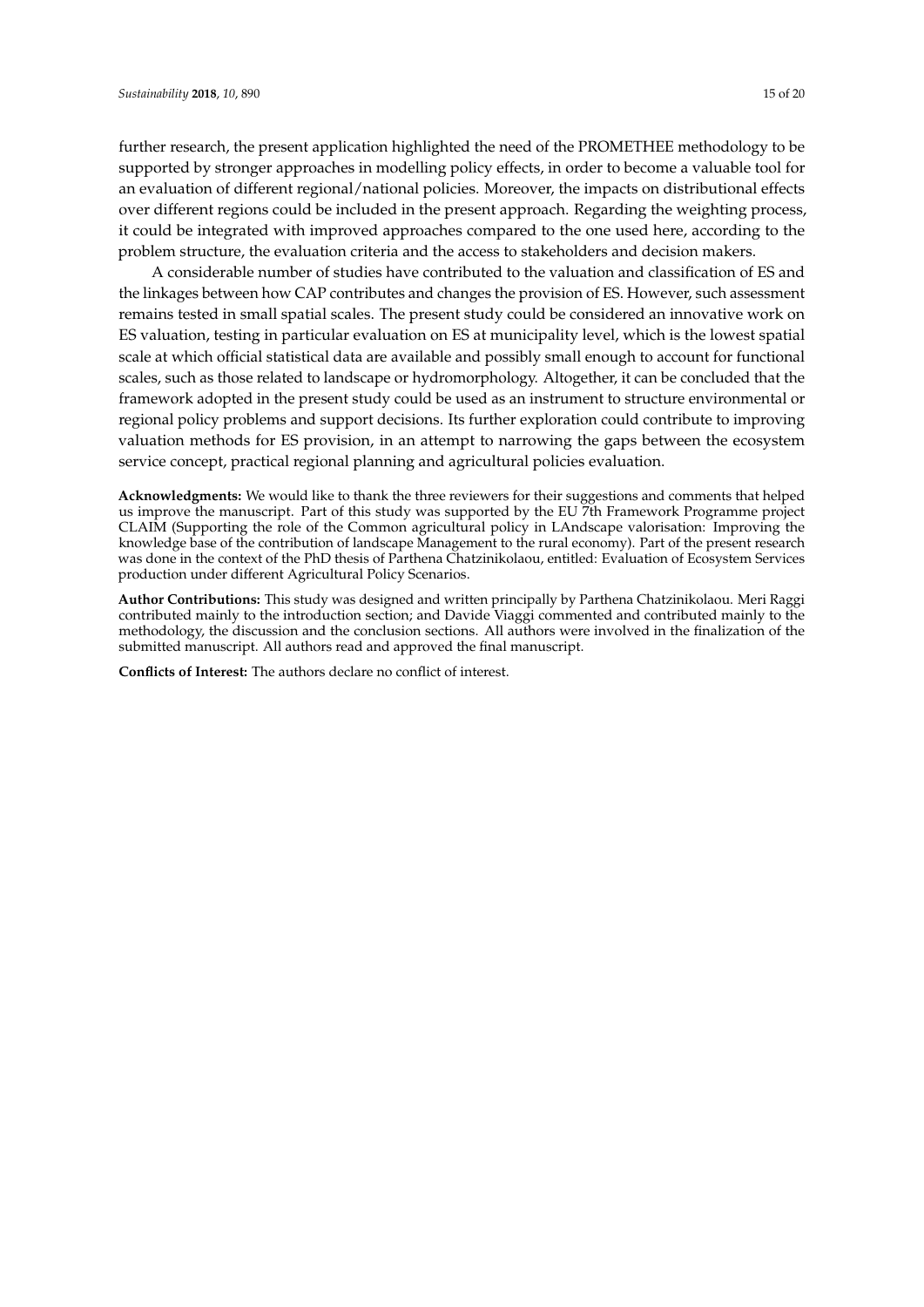## **Appendix A**

#### **Table A1.** Evaluation matrix Baseline scenario.

<span id="page-15-1"></span><span id="page-15-0"></span>

|                 | K1     | K <sub>2</sub> | K <sub>3</sub> | K4     | K5     | K6      | K7      | K8     | K9     | <b>K10</b> | K11      | K <sub>12</sub> | K <sub>13</sub> | K14    | K <sub>15</sub> | K <sub>16</sub> | K17     | K18      | K19      | <b>K20</b> | K21      | K22      |
|-----------------|--------|----------------|----------------|--------|--------|---------|---------|--------|--------|------------|----------|-----------------|-----------------|--------|-----------------|-----------------|---------|----------|----------|------------|----------|----------|
| X1              | 10.03% | 91.20%         | 91.77%         | 12.99% | 8.24%  | 0.88%   | 1.37%   | 9.62%  | 8.29%  | 82.26%     | 28.31%   | 13.72%          | 0.80%           | 84.66% | 15.34%          | 5.66%           | 20.0%   | 80.0%    | 5.15%    | 1.19%      | 6.61%    | 10.30%   |
| X <sub>2</sub>  | 3.11%  | 90.02%         | 93.16%         | 2.78%  | 24.95% | 2.24%   | 0.76%   | 3.85%  | 14.58% | 40.90%     | $0.0\%$  | 3.28%           | 0.01%           | 86.81% | 13.19%          | $0.00\%$        | $0.0\%$ | $0.0\%$  | 0.99%    | 3.46%      | 5.0%     | 5.81%    |
| X3              | 7.58%  | 92.72%         | 94.83%         | 4.71%  | 55.48% | 2.13%   | 0.18%   | 3.78%  | 54.51% | 10.09%     | 0.78%    | 4.39%           | 0.13%           | 81.85% | 18.15%          | 2.04%           | 22.22%  | 77.78%   | 2.86%    | 2.14%      | 6.68%    | 3.24%    |
| X4              | 5.92%  | 91.54%         | 91.86%         | 0.83%  | 51.07% | 6.53%   | 0.09%   | 0.62%  | 55.09% | 7.62%      | 0.37%    | 1.14%           | 1.73%           | 77.81% | 22.19%          | 3.62%           | 43.75%  | 56.25%   | 8.24%    | 0.79%      | 6.08%    | 3.27%    |
| X5              | 4.22%  | 91.36%         | 98.89%         | 11.00% | 5.13%  | 0.34%   | 0.70%   | 18.92% | 2.42%  | 91.59%     | 12.76%   | 3.91%           | 0.59%           | 81.41% | 18.59%          | 3.17%           | 35.71%  | 64.29%   | 3.20%    | 6.69%      | 7.17%    | 6.73%    |
| Х6              | 3.78%  | 91.09%         | 96.62%         | 10.54% | 19.68% | 0.69%   | 1.14%   | 8.05%  | 19.81% | 70.57%     | 11.36%   | 6.49%           | 67.24%          | 80.20% | 19.80%          | 24.21%          | 25.23%  | 74.77%   | 9.74%    | 11.36%     | 15.44%   | 7.51%    |
| X7              | 8.74%  | 91.06%         | 89.98%         | 3.95%  | 16.84% | 1.69%   | 0.29%   | 4.44%  | 12.17% | 37.16%     | 1.23%    | 3.88%           | 0.72%           | 84.93% | 15.07%          | 2.26%           | 30.0%   | 70.0%    | 3.73%    | 0.72%      | 7.08%    | 3.99%    |
| X8              | 20.70% | 91.12%         | 81.79%         | 12.23% | 23.47% | 7.96%   | 0.31%   | 9.84%  | 27.27% | 29.27%     | $9.09\%$ | 1.58%           | 25.93%          | 72.0%  | 28.0%           | 38.91%          | 19.77%  | 80.23%   | 41.55%   | 0.28%      | 6.42%    | 3.99%    |
| X9              | 1.33%  | 92.18%         | 85.46%         | 0.63%  | 20.48% | 1.96%   | 0.12%   | 0.54%  | 23.09% | 42.15%     | 0.30%    | 1.09%           | 0.01%           | 88.64% | 11.36%          | 0.23%           | $0.0\%$ | 100%     | 0.53%    | 2.16%      | 5.76%    | 5.83%    |
| X10             | 0.31%  | 92.06%         | 99.53%         | 0.29%  | 12.63% | $0.0\%$ | 0.47%   | 0.22%  | 51.28% | 45.99%     | $0.0\%$  | $0.0\%$         | 0.07%           | 95.05% | 4.95%           | 1.81%           | 25.0%   | 75.0%    | 4.58%    | 84.29%     | 1.75%    | 20.83%   |
| X11             | 2.57%  | 90.57%         | 97.09%         | 5.26%  | 1.68%  | 0.37%   | 0.28%   | 12.15% | 0.49%  | 97.28%     | 0.31%    | 46.19%          | 0.01%           | 100%   | $0.0\%$         | 0.68%           | $0.0\%$ | 100%     | 0.50%    | 4.62%      | 10.0%    | 5.53%    |
| X12             | 0.88%  | 92.51%         | 93.23%         | 2.42%  | 4.03%  | $0.0\%$ | 0.83%   | 1.79%  | 3.41%  | 66.26%     | $0.0\%$  | 0.76%           | 0.05%           | 84.64% | 15.36%          | 0.68%           | 33.33%  | 66.67%   | 1.31%    | 7.29%      | $5.54\%$ | 5.88%    |
| X13             | 1.27%  | 92.73%         | 86.14%         | 0.57%  | 2.07%  | $0.0\%$ | 1.09%   | 0.44%  | 2.35%  | 8.16%      | 1.33%    | 8.43%           | 0.02%           | 91.94% | $8.06\%$        | 1.13%           | $0.0\%$ | 100%     | 0.58%    | 0.9%       | 6.58%    | 6.12%    |
| X14             | 1.32%  | 94.61%         | 98.63%         | 1.67%  | 5.61%  | 1.34%   | 0.06%   | 1.58%  | 13.05% | 80.21%     | 18.15%   | $0.0\%$         | 0.01%           | 88.64% | 11.36%          | 0.23%           | $0.0\%$ | 100%     | 0.74%    | 3.61%      | 7.73%    | 2.94%    |
| X <sub>15</sub> | 3.64%  | 88.17%         | 97.75%         | 5.55%  | 0.97%  | $0.0\%$ | 0.25%   | 3.67%  | 0.72%  | 91.69%     | 0.63%    | 11.23%          | 0.43%           | 86.35% | 13.65%          | 2.26%           | 40.0%   | 60.0%    | 2.31%    | 26.99%     | 5.63%    | 12.41%   |
| X <sub>16</sub> | 1.19%  | $90.54\%$      | 84.13%         | 1.84%  | 4.95%  | $0.0\%$ | 0.18%   | 1.70%  | 2.40%  | 90.92%     | 39.77%   | 3.13%           | 0.15%           | 90.63% | 9.37%           | 1.58%           | $0.0\%$ | 100%     | 1.02%    | 0.38%      | 7.52%    | 9.78%    |
| X17             | 0.67%  | 92.68%         | 98.78%         | 0.43%  | 4.11%  | $0.0\%$ | 0.49%   | 0.41%  | 2.98%  | 97.02%     | 70.27%   | $0.0\%$         | 0.01%           | 88.64% | 11.36%          | 0.45%           | $0.0\%$ | 100%     | $0.44\%$ | 0.86%      | 4.31%    | 3.85%    |
| X18             | 0.56%  | 86.05%         | 92.49%         | 0.12%  | 16.42% | 32.64%  | $0.0\%$ | 0.09%  | 17.95% | 50.70%     | $0.0\%$  | $0.0\%$         | 0.01%           | 88.64% | 11.36%          | 0.23%           | $0.0\%$ | 100%     | 0.71%    | 1.08%      | 5.95%    | 9.30%    |
| X19             | 4.50%  | 93.54%         | 94.51%         | 9.44%  | 8.55%  | 1.08%   | 0.07%   | 8.14%  | 7.53%  | 87.45%     | 3.67%    | 0.24%           | 0.84%           | 84.47% | 15.53%          | 2.26%           | 20.0%   | 80.0%    | 1.39%    | 2.75%      | 7.44%    | 4.58%    |
| X <sub>20</sub> | 3.15%  | 92.84%         | 88.79%         | 2.34%  | 37.85% | 8.51%   | 0.26%   | 1.71%  | 35.90% | 50.98%     | 0.11%    | 1.59%           | 0.04%           | 82.29% | 17.71%          | 1.58%           | 14.29%  | 85.71%   | 1.87%    | 1.02%      | 5.53%    | 3.28%    |
| X21             | 4.18%  | 92.09%         | 91.33%         | 4.77%  | 8.77%  | 2.42%   | 0.59%   | 3.70%  | 9.86%  | 76.05%     | 3.15%    | 2.45%           | 0.49%           | 89.21% | 10.79%          | 2.26%           | 10.0%   | $90.0\%$ | 2.90%    | 0.79%      | 7.25%    | 9.26%    |
| X22             | 2.10%  | 92.93%         | 93.97%         | 1.17%  | 0.83%  | 5.27%   | 0.73%   | 1.07%  | 0.86%  | 27.13%     | 1.08%    | 0.43%           | 0.01%           | 95.88% | 4.12%           | 0.90%           | $0.0\%$ | 100%     | 0.625    | 2.48%      | 8.70%    | 7.36%    |
| X23             | 2.17%  | 90.23%         | 88.78%         | 0.68%  | 47.32% | 5.55%   | $0.0\%$ | 0.54%  | 44.87% | 46.12%     | 0.75%    | 0.60%           | 0.12%           | 79.92% | 20.08%          | 0.90%           | 75.0%   | 25.0%    | 1.48%    | 0.66%      | 7.25%    | 2.98%    |
| X24             | 1.03%  | 90.48%         | 86.34%         | 0.59%  | 14.58% | 2.31%   | $0.0\%$ | 0.57%  | 10.50% | 12.91%     | 7.49%    | 5.93%           | 0.16%           | 75.70% | 24.30%          | 0.68%           | 66.67%  | 33.33%   | 1.03%    | 0.75%      | 6.72%    | $5.0\%$  |
| X <sub>25</sub> | 2.28%  | 90.62%         | 79.76%         | 1.05%  | 55.31% | 31.46%  | 0.30%   | 0.80%  | 53.58% | 12.30%     | $0.44\%$ | 1.32%           | 0.37%           | 71.15% | 28.85%          | 1.58%           | 42.86%  | 57.14%   | 1.49%    | 1.03%      | 7.18%    | 3.95%    |
| X26             | 2.76%  | 92.05%         | 74.78%         | 2.14%  | 26.81% | 1.59%   | 0.31%   | 1.77%  | 21.26% | $3.97\%$   | 0.04%    | 22.94%          | $0.04\%$        | 79.84% | 20.16%          | 0.68%           | $0.0\%$ | 100%     | 1.045%   | 1.83%      | 5.49%    | $6.07\%$ |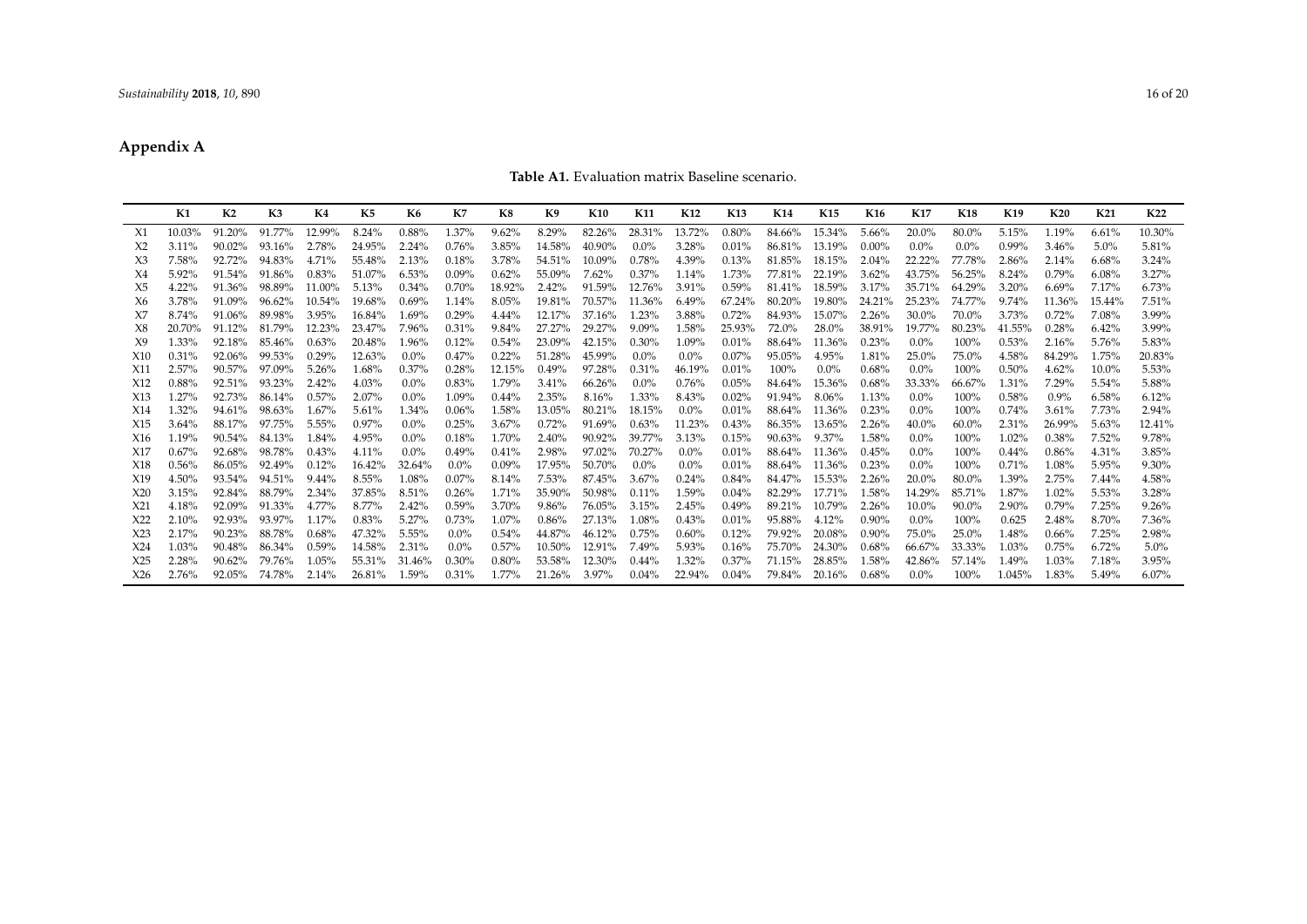<span id="page-16-0"></span>

|                                    | K1             | K <sub>2</sub>   | K3               | K4             | K5               | <b>K6</b>       | K7             | K8             | K9               | K <sub>10</sub>    | K11            | K <sub>12</sub> | K13            | K14              | K15              | K <sub>16</sub> | K17               | <b>K18</b>     | K19             | <b>K20</b>     | K21            | K <sub>22</sub>   |
|------------------------------------|----------------|------------------|------------------|----------------|------------------|-----------------|----------------|----------------|------------------|--------------------|----------------|-----------------|----------------|------------------|------------------|-----------------|-------------------|----------------|-----------------|----------------|----------------|-------------------|
| X1                                 | 10.03%         | 90.74%           | 91.64%           | 12.99%         | 8.24%            | 0.88%           | 1.38%          | 9.55%          | 8.23%            | 81.65%             | 30.96%         | 13.72%          | 0.80%          | 84.66%           | 15.34%           | 5.66%           | 20.0%             | 80.0%          | 5.15%           | 1.19%          | 6.61%          | 10.30%            |
| X2                                 | $3.11\%$       | 89.57%           | 93.03%           | 2.78%          | 24.95%           | 2.24%           | 0.77%          | 3.82%          | 14.47%           | 40.59%             | $0.00\%$       | 3.28%           | 0.01%          | 86.81%           | 13.19%           | $0.00\%$        | $0.0\%$           | $0.0\%$        | $0.99\%$        | 3.46%          | 5.0%           | 5.81%             |
| X3                                 | 7.58%          | 92.26%           | 94.70%           | 4.71%          | 55.48%           | 2.13%           | 0.18%          | 3.75%          | 54.10%           | $10.02\%$          | 0.85%          | 4.39%           | 0.13%          | 81.85%           | 18.15%           | 2.04%           | 22.22%            | 77.78%         | 2.86%           | 2.14%          | 6.68%          | 3.24%             |
| X4                                 | 5.92%          | 91.08%           | 91.73%           | 0.83%          | 51.07%           | 6.53%           | $0.09\%$       | 0.61%          | 54.68%           | 7.57%              | 0.40%          | 1.14%           | 1.73%          | 77.81%           | 22.19%           | $3.62\%$        | 43.75%            | 56.25%         | 8.24%           | 0.79%          | 6.08%          | 3.27%             |
| X5                                 | 4.22%          | $90.90\%$        | 98.75%           | 11.00%         | 5.13%            | 0.34%           | 0.70%          | 18.78%         | 2.40%            | 90.91%             | 13.95%         | 3.91%           | 0.59%          | 81.41%           | 18.59%           | 3.17%           | 35.71%            | 64.29%         | 3.20%           | 6.69%          | 7.17%          | 6.73%             |
| X6                                 | 3.78%          | $90.64\%$        | 96.49%           | 10.54%         | 19.68%           | 0.69%           | 1.15%          | 7.99%          | 19.66%           | 70.05%             | 12.42%         | 6.49%           | 67.24%         | 80.20%           | 19.80%           | 24.21%          | 25.23%            | 74.77%         | 9.74%           | 11.36%         | 15.44%         | 7.51%             |
| X7                                 | 8.74%          | $90.61\%$        | 89.85%           | 3.95%          | 16.84%           | 1.69%           | 0.29%          | 4.41%          | 12.08%           | 36.89%             | 1.34%          | 3.88%           | 0.72%          | 84.93%           | 15.07%           | 2.26%           | $30.0\%$          | 70.0%          | 3.73%           | 0.72%          | 7.08%          | 3.99%             |
| X8                                 | 20.70%         | 90.67%           | 81.68%           | 12.23%         | 23.47%           | 7.96%           | 0.31%          | $9.77\%$       | 27.07%           | 29.05%             | 9.95%          | 1.58%           | 25.93%         | 72.0%            | 28.0%            | 38.91%          | 19.77%            | 80.23%         | 41.55%          | 0.28%          | 6.42%          | 3.99%             |
| X9                                 | 1.33%          | $91.72\%$        | 85.34%           | 0.63%          | 20.48%           | 1.96%           | 0.12%          | 0.54%          | 22.92%           | 41.83%             | $0.33\%$       | 1.09%           | 0.01%          | 88.64%           | 11.36%           | 0.23%           | $0.0\%$           | 100%           | 0.53%           | 2.16%          | 5.76%          | 5.83%             |
| X10                                | 0.31%          | 91.60%           | 99.39%           | 0.29%          | 12.63%           | $0.0\%$         | 0.47%          | 0.22%          | 50.90%           | 45.64%             | $0.00\%$       | $0.0\%$         | 0.07%          | 95.05%           | 4.95%            | 1.81%           | 25.0%             | 75.0%          | 4.58%           | 84.29%         | 1.75%          | 20.83%            |
| X11                                | 2.57%          | 90.12%           | 96.96%           | 5.26%          | 1.68%            | 0.37%           | 0.28%          | 12.06%         | 0.49%            | 96.56%             | 0.34%          | 46.19%          | 0.01%          | 100%             | $0.0\%$          | 0.68%           | $0.0\%$           | 100%           | 0.50%           | 4.62%          | 10.0%          | 5.53%             |
| X <sub>12</sub>                    | 0.88%          | 92.05%           | 93.10%           | 2.42%          | 4.03%            | $0.0\%$         | 0.84%          | 1.78%          | 3.39%            | 65.77%             | $0.00\%$       | 0.76%           | 0.05%          | 84.64%           | 15.36%           | 0.68%           | 33.33%            | 66.67%         | 1.31%           | 7.29%          | 5.54%          | 5.88%             |
| X13                                | 1.27%          | $92.27\%$        | 86.01%           | 0.57%          | 2.07%            | $0.0\%$         | 1.10%          | $0.44\%$       | 2.33%            | 8.10%              | 1.46%          | 8.43%           | 0.02%          | 91.94%           | 8.06%            | 1.13%           | $0.0\%$           | 100%           | 0.58%           | $0.9\%$        | 6.58%          | 6.12%             |
| X14                                | 1.32%          | 94.14%           | 98.49%           | 1.67%          | 5.61%            | 1.34%           | 0.06%          | 1.57%          | 12.96%           | 79.61%             | 19.84%         | $0.0\%$         | 0.01%          | 88.64%           | 11.36%           | 0.23%           | $0.0\%$           | 100%           | 0.74%           | 3.61%          | 7.73%          | 2.94%             |
| X <sub>15</sub>                    | 3.64%          | 87.73%           | 97.61%           | 5.55%          | 0.97%            | $0.0\%$         | 0.25%          | 3.64%          | 0.71%            | 91.01%             | 0.69%          | 11.23%          | 0.43%          | 86.35%           | $13.65\%$        | 2.26%           | $40.0\%$          | $60.0\%$       | 2.31%           | 26.99%         | 5.63%          | 12.41%            |
| X16                                | 1.19%          | 90.09%           | 84.01%           | 1.84%          | 4.95%            | $0.0\%$         | 0.18%          | 1.68%          | 2.38%            | 90.25%             | 43.49%         | 3.13%           | 0.15%          | 90.63%           | $9.37\%$         | 1.58%           | $0.0\%$           | 100%           | 1.02%           | 0.38%          | $7.52\%$       | 9.78%             |
| X17                                | 0.67%          | 92.22%           | 98.64%           | 0.43%          | 4.11%            | $0.0\%$         | 0.49%          | 0.41%          | 2.96%            | 96.30%             | 76.86%         | $0.0\%$         | 0.01%          | 88.64%           | 11.36%           | 0.45%           | $0.0\%$           | 100%           | $0.44\%$        | 0.86%          | 4.31%          | 3.85%             |
| X18                                | 0.56%          | 85.62%           | 92.36%           | 0.12%          | 16.42%           | 32.64%          | $0.00\%$       | 0.09%          | 17.81%           | 50.33%             | $0.00\%$       | $0.0\%$         | 0.01%          | 88.64%           | 11.36%           | 0.23%           | $0.0\%$           | 100%           | 0.71%           | 1.08%          | 5.95%          | 9.30%             |
| X <sub>19</sub>                    | 4.50%          | 93.07%           | 94.38%           | 9.44%          | 8.55%            | 1.08%           | $0.07\%$       | 8.09%          | 7.47%            | 86.80%             | 4.01%          | 0.24%           | 0.84%          | 84.47%           | 15.53%           | 2.26%           | 20.0%             | 80.0%          | 1.39%           | 2.75%          | 7.44%          | 4.58%             |
| X <sub>20</sub>                    | 3.15%          | 92.37%           | 88.66%           | 2.34%          | 37.85%           | 8.51%           | 0.26%          | 1.70%          | 35.64%           | 50.60%             | 0.12%          | 1.59%           | 0.04%          | 82.29%           | 17.71%           | 1.58%           | 14.29%            | 85.71%         | 1.87%           | 1.02%          | 5.53%          | 3.28%             |
| X21                                | 4.18%          | $91.63\%$        | 91.20%           | 4.77%          | 8.77%            | 2.42%           | 0.59%          | 3.68%          | 9.79%            | 75.48%             | 3.44%          | 2.45%           | 0.49%          | 89.21%           | $10.79\%$        | 2.26%           | 10.0%             | $90.0\%$       | 2.90%           | 0.79%          | 7.25%          | 9.26%             |
| X <sub>22</sub>                    | 2.10%          | 92.47%           | 93.83%           | 1.17%          | 0.83%            | 5.27%           | 0.74%          | 1.06%          | 0.85%            | 26.93%             | 1.18%          | 0.43%           | 0.01%          | 95.88%           | 4.12%            | 0.90%           | $0.0\%$           | 100%           | 0.625           | 2.48%          | 8.70%          | 7.36%             |
| X23                                | 2.17%          | 89.78%           | 88.65%           | 0.68%          | 47.32%           | 5.55%           | $0.00\%$       | 0.53%          | 44.53%           | 45.78%             | 0.82%          | 0.60%           | 0.12%          | 79.92%           | 20.08%           | 0.90%           | 75.0%             | 25.0%          | 1.48%           | 0.66%          | 7.25%          | 2.98%             |
| X24                                | 1.03%          | 90.03%           | 86.22%           | 0.59%          | 14.58%           | 2.31%           | $0.00\%$       | 0.57%          | 10.42%           | 12.82%             | 8.22%          | 5.93%           | 0.16%          | 75.70%           | 24.30%           | 0.68%           | 66.67%            | 33.33%         | 1.03%           | 0.75%          | 6.72%          | 5.0%              |
| X <sub>25</sub><br>X <sub>26</sub> | 2.28%<br>2.76% | 90.16%<br>91.59% | 79.64%<br>74.67% | 1.05%<br>2.14% | 55.31%<br>26.81% | 31.46%<br>1.59% | 0.30%<br>0.31% | 0.80%<br>1.75% | 53.18%<br>21.10% | 12.21%<br>$3.94\%$ | 0.48%<br>0.05% | 1.32%<br>22.94% | 0.37%<br>0.04% | 71.15%<br>79.84% | 28.85%<br>20.16% | 1.58%<br>0.68%  | 42.86%<br>$0.0\%$ | 57.14%<br>100% | 1.49%<br>1.045% | 1.03%<br>1.83% | 7.18%<br>5.49% | 3.95%<br>$6.07\%$ |
|                                    |                |                  |                  |                |                  |                 |                |                |                  |                    |                |                 |                |                  |                  |                 |                   |                |                 |                |                |                   |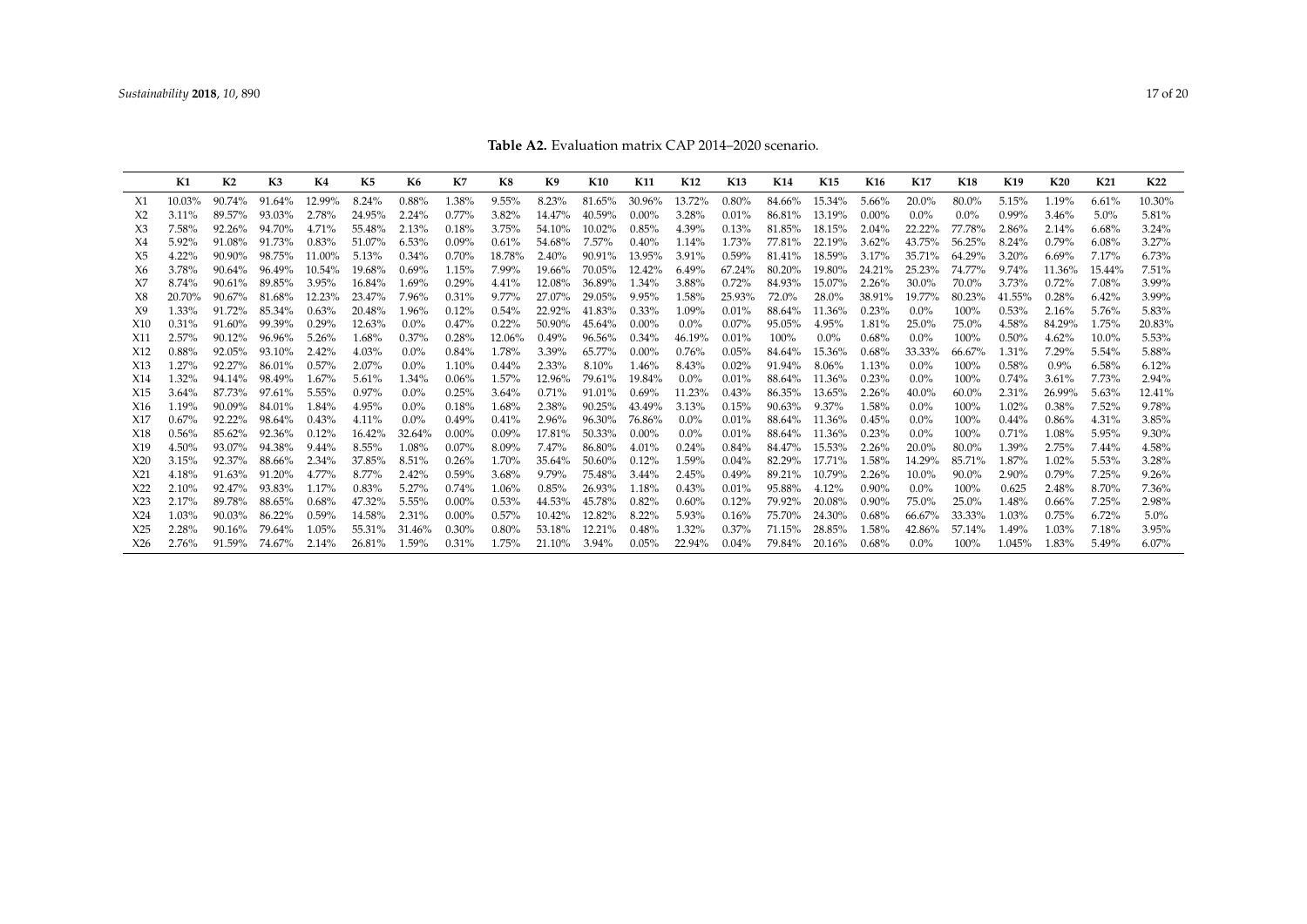#### **References**

- <span id="page-17-0"></span>1. Millennium Ecosystem Assessment. *Ecosystems and Human Well-Being: Synthesis*; Island Press: Washington, DC, USA, 2005.
- <span id="page-17-1"></span>2. De Groot, R. Environmental functions as a unifying concept for ecology and economics. *Environmentalist* **1987**, *7*, 105–109. [\[CrossRef\]](http://dx.doi.org/10.1007/BF02240292)
- <span id="page-17-2"></span>3. Burkhard, B.; Petrosillo, I.; Costanza, R. Ecosystem services—Bridging ecology, economy and social sciences. *Ecol. Complex.* **2010**, *7*, 257–259. [\[CrossRef\]](http://dx.doi.org/10.1016/j.ecocom.2010.07.001)
- <span id="page-17-3"></span>4. Diehl, K.; Burkhard, B.; Jacob, K. Should the ecosystem services concept be used in European Commission impact assessment? *Ecol. Indic.* **2016**, *61*, 6–17. [\[CrossRef\]](http://dx.doi.org/10.1016/j.ecolind.2015.07.013)
- <span id="page-17-4"></span>5. Commission of the European Communities. *Consultation on the Future "EU 2020" Strategy*; Commission of the European Communities: Brussels, Belgium, 2009.
- <span id="page-17-5"></span>6. Perrings, C.; Naeem, S.; Ahrestani, F.S.; Bunker, D.E.; Burkill, P.; Canziani, G.; Elmqvist, T.; Fuhrman, J.A.; Jaksic, F.M.; Kawabata, Z.; et al. Ecosystem services, targets, and indicators for the conservation and sustainable use of biodiversity. *Front. Ecol. Environ.* **2011**, *9*, 512–520. [\[CrossRef\]](http://dx.doi.org/10.1890/100212)
- <span id="page-17-6"></span>7. Hooper, D.U.; Chapin, F.S.; Ewel, J.J.; Hector, A.; Inchausti, P.; Lavorel, S.; Lawton, J.H.; Lodge, D.M.; Loreau, M.; Naeem, S.; et al. Effects of biodiversity on ecosystem functioning: A consensus of current knowledge. *Ecol. Monogr.* **2005**, *75*, 3–35. [\[CrossRef\]](http://dx.doi.org/10.1890/04-0922)
- <span id="page-17-7"></span>8. Schneiders, A.; Van Daele, T.; Van Landuyt, W.; Van Reeth, W. Biodiversity and ecosystem services: Complementary approaches for ecosystem management? *Ecol. Indic.* **2012**, *21*, 123–133. [\[CrossRef\]](http://dx.doi.org/10.1016/j.ecolind.2011.06.021)
- <span id="page-17-8"></span>9. Jacobs, S.; Burkhard, B.; Van Daele, T.; Staes, J.; Schneiders, A. "The Matrix Reloaded": A review of expert knowledge use for mapping ecosystem services. *Ecol. Model.* **2015**, *295*, 21–30. [\[CrossRef\]](http://dx.doi.org/10.1016/j.ecolmodel.2014.08.024)
- <span id="page-17-9"></span>10. Lautenbach, S.; Kugel, C.; Lausch, A.; Seppelt, R. Analysis of historic changes in regional ecosystem service provisioning using land use data. *Ecol. Indic.* **2011**, *11*, 676–687. [\[CrossRef\]](http://dx.doi.org/10.1016/j.ecolind.2010.09.007)
- <span id="page-17-10"></span>11. Nelson, G.C.; Bennett, E.; Berhe, A.A.; Cassman, K.; DeFries, R.; Dietz, T.; Dobermann, A.; Dobson, A.; Janetos, A.; Levy, M.; et al. Anthropogenic Drivers of Ecosystem Change: An Overview. *Ecol. Soc.* **2006**, *11*, 29. [\[CrossRef\]](http://dx.doi.org/10.5751/ES-01826-110229)
- <span id="page-17-11"></span>12. Sandhu, H.S.; Wratten, S.D.; Cullen, R.; Case, B. The future of farming: The value of ecosystem services in conventional and organic arable land. An experimental approach. *Ecol. Econ.* **2008**, *64*, 835–848. [\[CrossRef\]](http://dx.doi.org/10.1016/j.ecolecon.2007.05.007)
- <span id="page-17-12"></span>13. Carpenter, S.R.; Mooney, H.A.; Agard, J.; Capistrano, D.; Defries, R.S.; Diaz, S.; Dietz, T.; Duraiappah, A.K.; Oteng-Yeboah, A.; Pereira, H.M.; et al. Science for managing ecosystem services: Beyond the Millennium Ecosystem Assessment. *Proc. Natl. Acad. Sci. USA* **2009**, *106*, 1305–1312. [\[CrossRef\]](http://dx.doi.org/10.1073/pnas.0808772106) [\[PubMed\]](http://www.ncbi.nlm.nih.gov/pubmed/19179280)
- <span id="page-17-13"></span>14. Armsworth, P.R.; Chan, K.M.A.; Daily, G.C.; Ehrlich, P.R.; Kremen, C.; Ricketts, T.H.; Sanjayan, M.A. Ecosystem-Service Science and the Way Forward for Conservation. *Conserv. Biol.* **2007**, *21*, 1383–1384. [\[CrossRef\]](http://dx.doi.org/10.1111/j.1523-1739.2007.00821.x) [\[PubMed\]](http://www.ncbi.nlm.nih.gov/pubmed/18173455)
- <span id="page-17-14"></span>15. Van Zanten, B.; Verburg, P.; Espinosa, M.; Gomez-y-Paloma, S.; Galimberti, G.; Kantelhardt, J.; Kapfer, M.; Lefebvre, M.; Manrique, R.; Piorr, A.; et al. European agricultural landscapes, common agricultural policy and ecosystem services: A review. *Agron. Sustain. Dev.* **2014**, *34*, 309–325. [\[CrossRef\]](http://dx.doi.org/10.1007/s13593-013-0183-4)
- <span id="page-17-15"></span>16. Ash, N. *Ecosystems and Human Well-Being: A Manual for Assessment Practitioners*; Island Press: Washington, DC, USA, 2010; ISBN 978-1-59726-710-6.
- <span id="page-17-16"></span>17. Feld, C.K.; Martins da Silva, P.; Paulo Sousa, J.; De Bello, F.; Bugter, R.; Grandin, U.; Hering, D.; Lavorel, S.; Mountford, O.; Pardo, I.; et al. Indicators of biodiversity and ecosystem services: A synthesis across ecosystems and spatial scales. *Oikos* **2009**, *118*, 1862–1871. [\[CrossRef\]](http://dx.doi.org/10.1111/j.1600-0706.2009.17860.x)
- <span id="page-17-17"></span>18. Chatzinikolaou, P.; Viaggi, D.; Raggi, M. The evaluation of Ecosystem Services production: An application in the Province of Ferrara. *Bio-Based Appl. Econ.* **2015**, *4*, 235–259.
- <span id="page-17-18"></span>19. Wang, C.-A.; Sadat, H.; Dez, V.L. Meshless method for solving multidimensional radiative transfer in graded index medium. *Appl. Math. Model.* **2012**, *36*, 5309–5319. [\[CrossRef\]](http://dx.doi.org/10.1016/j.apm.2011.12.027)
- 20. Huang, I.B.; Keisler, J.; Linkov, I. Multi-criteria decision analysis in environmental sciences: Ten years of applications and trends. *Sci. Total Environ.* **2011**, *409*, 3578–3594. [\[CrossRef\]](http://dx.doi.org/10.1016/j.scitotenv.2011.06.022) [\[PubMed\]](http://www.ncbi.nlm.nih.gov/pubmed/21764422)
- <span id="page-17-19"></span>21. Herva, M.; Roca, E. Review of combined approaches and multi-criteria analysis for corporate environmental evaluation. *J. Clean. Prod.* **2013**, *39*, 355–371. [\[CrossRef\]](http://dx.doi.org/10.1016/j.jclepro.2012.07.058)
- <span id="page-17-20"></span>22. Brans, J.P.; Vincke, P. A Preference Ranking Organisation Method: (The PROMETHEE Method for Multiple Criteria Decision-Making). *Manag. Sci.* **1985**, *31*, 647–656. [\[CrossRef\]](http://dx.doi.org/10.1287/mnsc.31.6.647)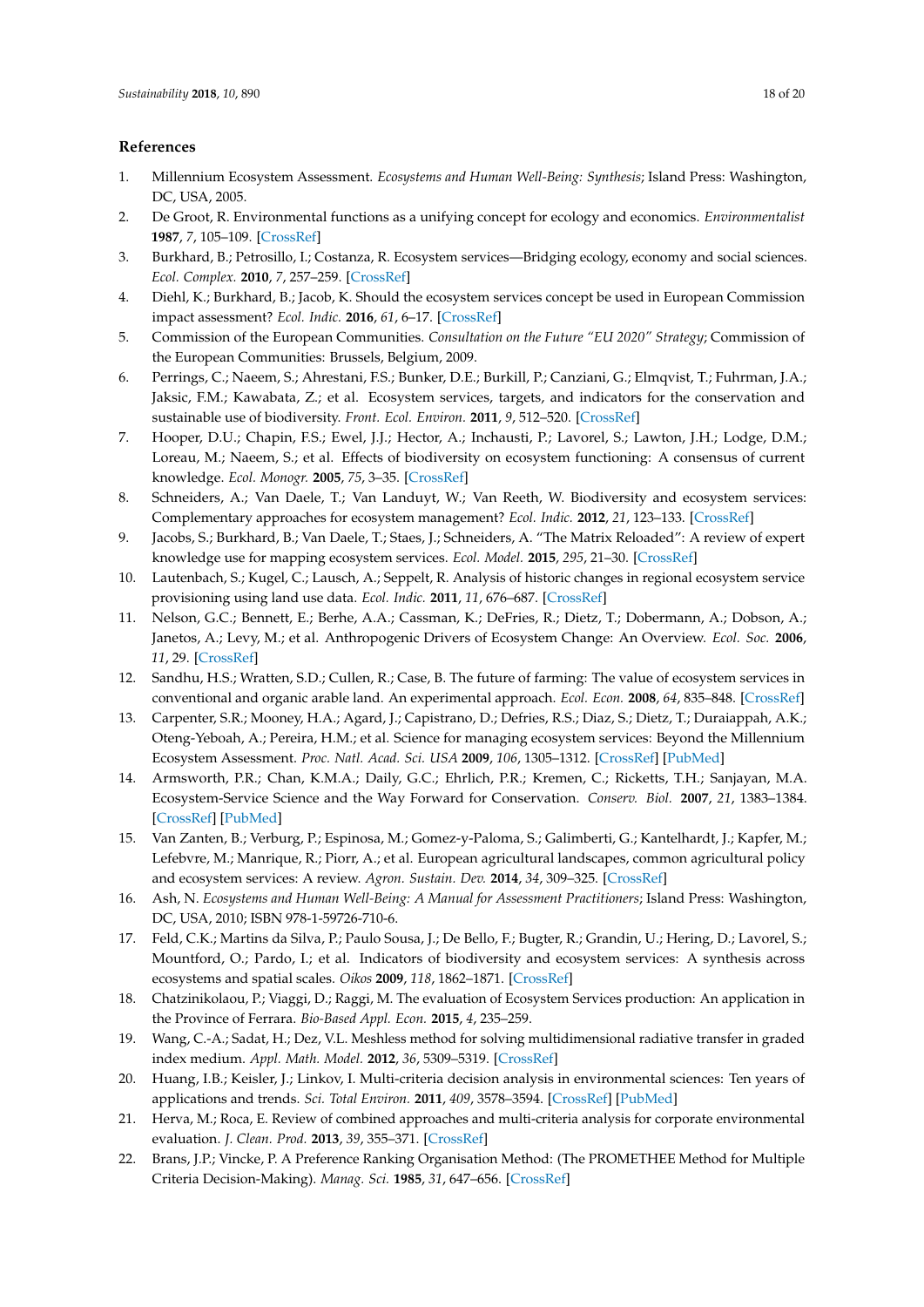- <span id="page-18-0"></span>23. Brans, J.-P.; Mareschal, B. Promethee Methods. In *Multiple Criteria Decision Analysis: State of the Art Surveys*; Figueira, J., Salvatore, G., Ehrgott, M., Eds.; International Series in Operations Research & Management Science; Springer: New York, NY, USA, 2005; Volume 78, pp. 163–186. ISBN 978-0-387-23067-2.
- <span id="page-18-1"></span>24. Andreopoulou, Z.; Manos, B.; Polman, N.B.P.; Viaggi, D. *Agricultural and Environmental Informatics, Governance and Management: Emerging Research Applications*; IGI Global: Hershey, PA, USA, 2011.
- 25. Behzadian, M.; Hosseini-Motlagh, S.-M.; Ignatius, J.; Goh, M.; Sepehri, M. PROMETHEE Group Decision Support System and the House of Quality. *Group Decis. Negot.* **2013**, *22*, 189–205. [\[CrossRef\]](http://dx.doi.org/10.1007/s10726-011-9257-3)
- 26. Behzadian, M.; Kazemzadeh, R.B.; Albadvi, A.; Aghdasi, M. PROMETHEE: A comprehensive literature review on methodologies and applications. *Eur. J. Oper. Res.* **2010**, *200*, 198–215. [\[CrossRef\]](http://dx.doi.org/10.1016/j.ejor.2009.01.021)
- <span id="page-18-2"></span>27. Olson, D.L. Comparison of three multicriteria methods to predict known outcomes. *Eur. J. Oper. Res.* **2001**, *130*, 576–587. [\[CrossRef\]](http://dx.doi.org/10.1016/S0377-2217(99)00416-6)
- <span id="page-18-3"></span>28. Segura, M.; Maroto, C.; Belton, V.; Ginestar, C. A New Collaborative Methodology for Assessment and Management of Ecosystem Services. *Forests* **2015**, *6*, 1696–1720. [\[CrossRef\]](http://dx.doi.org/10.3390/f6051696)
- <span id="page-18-4"></span>29. Fontana, V.; Radtke, A.; Bossi Fedrigotti, V.; Tappeiner, U.; Tasser, E.; Zerbe, S.; Buchholz, T. Comparing land-use alternatives: Using the ecosystem services concept to define a multi-criteria decision analysis. *Ecol. Econ.* **2013**, *93*, 128–136. [\[CrossRef\]](http://dx.doi.org/10.1016/j.ecolecon.2013.05.007)
- <span id="page-18-5"></span>30. Vaillancourt, K.; Waaub, J.-P. Equity in international greenhouse gases abatement scenarios: A multicriteria approach. *Eur. J. Oper. Res.* **2004**, *153*, 489–505. [\[CrossRef\]](http://dx.doi.org/10.1016/S0377-2217(03)00170-X)
- <span id="page-18-6"></span>31. Queiruga, D.; Walther, G.; González-Benito, J.; Spengler, T. Evaluation of sites for the location of WEEE recycling plants in Spain. *Waste Manag.* **2008**, *28*, 181–190. [\[CrossRef\]](http://dx.doi.org/10.1016/j.wasman.2006.11.001) [\[PubMed\]](http://www.ncbi.nlm.nih.gov/pubmed/17198752)
- <span id="page-18-7"></span>32. Chatzinikolaou, P.; Bournaris, T.; Manos, B. Multicriteria analysis for grouping and ranking European Union rural areas based on social sustainability indicators. *Int. J. Sustain. Dev.* **2013**, *16*, 335–351. [\[CrossRef\]](http://dx.doi.org/10.1504/IJSD.2013.056559)
- <span id="page-18-8"></span>33. Brans, J.P.; Vincke, P.; Mareschal, B. How to select and how to rank projects: The Promethee method. *Eur. J. Oper. Res.* **1986**, *24*, 228–238. [\[CrossRef\]](http://dx.doi.org/10.1016/0377-2217(86)90044-5)
- <span id="page-18-9"></span>34. Roy, B. The outranking approach and the foundations of electre methods. *Theory Decis.* **1991**, *31*, 49–73. [\[CrossRef\]](http://dx.doi.org/10.1007/BF00134132)
- <span id="page-18-10"></span>35. Vincke, P. *Multicriteria Decision-Aid*; Wiley: New York, NY, USA, 1992.
- <span id="page-18-11"></span>36. Kalogeras, N.; Baourakis, G.; Zopounidis, C.; van Dijk, G. Evaluating the financial performance of agri-food firms: A multicriteria decision-aid approach. *Oper. Res. Food Logist.* **2005**, *70*, 365–371. [\[CrossRef\]](http://dx.doi.org/10.1016/j.jfoodeng.2004.01.039)
- <span id="page-18-12"></span>37. Zopounidis, C.; Doumpos, M. A preference disaggregation decision support system for financial classification problems. *Eur. J. Oper. Res.* **2001**, *130*, 402–413. [\[CrossRef\]](http://dx.doi.org/10.1016/S0377-2217(00)00044-8)
- <span id="page-18-13"></span>38. Koutroumanidis, T.; Papathanasiou, J.; Manos, B. A multicriteria analysis of productivity of agricultural regions of Greece. *Oper. Res.* **2002**, *2*, 339–346. [\[CrossRef\]](http://dx.doi.org/10.1007/BF02936389)
- <span id="page-18-14"></span>39. Hermans, C.; Erickson, J.; Noordewier, T.; Sheldon, A.; Kline, M. Collaborative environmental planning in river management: An application of multicriteria decision analysis in the White River Watershed in Vermont. *J. Environ. Manag.* **2007**, *84*, 534–546. [\[CrossRef\]](http://dx.doi.org/10.1016/j.jenvman.2006.07.013) [\[PubMed\]](http://www.ncbi.nlm.nih.gov/pubmed/17029759)
- <span id="page-18-15"></span>40. Macharis, C.; Springael, J.; De Brucker, K.; Verbeke, A. PROMETHEE and AHP: The design of operational synergies in multicriteria analysis: Strengthening PROMETHEE with ideas of AHP. *Eur. J. Oper. Res.* **2004**, *153*, 307–317. [\[CrossRef\]](http://dx.doi.org/10.1016/S0377-2217(03)00153-X)
- <span id="page-18-16"></span>41. Murat, S.; Kazan, H.; Coskun, S.S. An Application for Measuring Performance Quality of Schools by Using the PROMETHEE Multi-Criteria Decision Making Method. *Procedia Soc. Behav. Sci.* **2015**, *195*, 729–738. [\[CrossRef\]](http://dx.doi.org/10.1016/j.sbspro.2015.06.344)
- <span id="page-18-17"></span>42. Borcherding, K.; Eppel, T.; Von Winterfeldt, D. Comparison of Weighting Judgements in Multiattribute Utility Measurement. *Manag. Sci.* **1991**, *37*, 1603–1619. [\[CrossRef\]](http://dx.doi.org/10.1287/mnsc.37.12.1603)
- <span id="page-18-18"></span>43. Easley, R.F.; Valacich, J.S.; Venkataramanan, M.A. Capturing group preferences in a multicriteria decision. *Eur. J. Oper. Res.* **2000**, *125*, 73–83. [\[CrossRef\]](http://dx.doi.org/10.1016/S0377-2217(99)00196-4)
- <span id="page-18-19"></span>44. Schoemaker, P.; Waid, C.C. An Experimental Comparison of Different Approaches to Determining Weights in Additive Utility Models. *Manag. Sci.* **1982**, *28*, 182–196. [\[CrossRef\]](http://dx.doi.org/10.1287/mnsc.28.2.182)
- <span id="page-18-20"></span>45. Stewart, T. A critical survey on the status of multiple criteria decision making theory and practice. *Omega* **1992**, *20*, 569–586. [\[CrossRef\]](http://dx.doi.org/10.1016/0305-0483(92)90003-P)
- <span id="page-18-21"></span>46. Bartolini, F.; Gallerani, V.; Viaggi, D. What do agri-environmental measures actually promote? An investigation on AES objectives for the EU 2000-2006 rural development program. *Span. J. Agric. Res.* **2011**, *9*, 7–21. [\[CrossRef\]](http://dx.doi.org/10.5424/sjar/20110901-223-10)